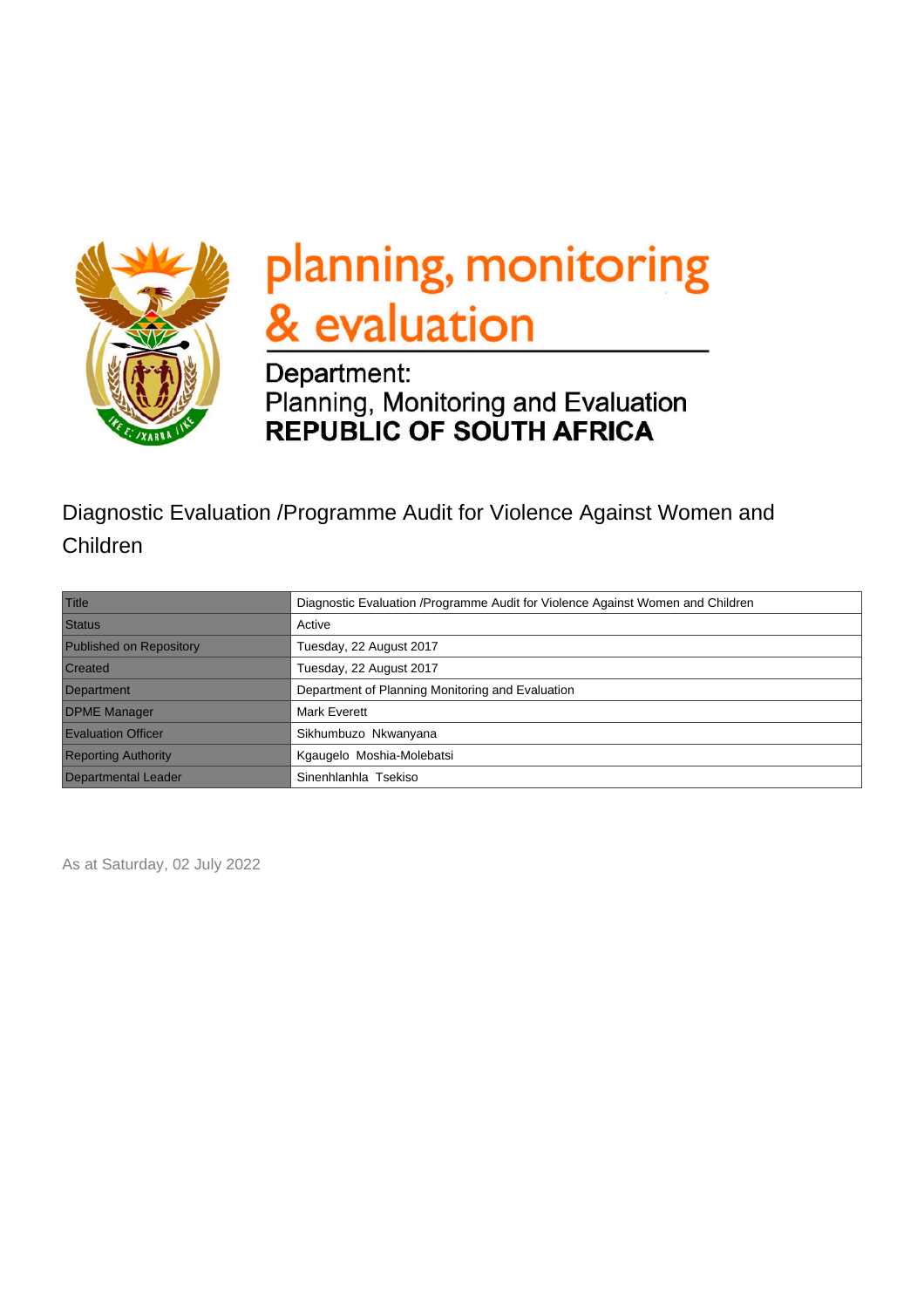## Status Counts



## Status Heatmap

| <b>Objective</b>                                                                      | Output                                                                                                                                                                                                 | Action                                                                                                                                                                                                                 |  |
|---------------------------------------------------------------------------------------|--------------------------------------------------------------------------------------------------------------------------------------------------------------------------------------------------------|------------------------------------------------------------------------------------------------------------------------------------------------------------------------------------------------------------------------|--|
|                                                                                       |                                                                                                                                                                                                        | 1.1.1. Small Technical Working Team set up to review work that<br>has been undertaken and implications for the revision of the PoA<br>to inform the IMC TTT planning workshop                                          |  |
|                                                                                       |                                                                                                                                                                                                        | 1.1.2. IMC TTT to plan the mid-term review, hold two-day session<br>to review implementation of the PoA: VAWC. This should identify<br>the team to carry out the work and resourcing for the work.                     |  |
|                                                                                       |                                                                                                                                                                                                        | 1.1.3. Evidence map of research on VAW/VAC                                                                                                                                                                             |  |
|                                                                                       | 1.1. Review PoA                                                                                                                                                                                        | 1.1.4. Set up a team and develop ToR's for the team to<br>consolidate lessons from existing evidence and do consultation<br>with LG, provincial government and civil society to inform the new<br>PoA/                 |  |
|                                                                                       |                                                                                                                                                                                                        | 1.1.5. Consultation on the draft PoA with LG, provinces and CSO                                                                                                                                                        |  |
|                                                                                       |                                                                                                                                                                                                        | 1.1.6. Revised PoA to be submitted to cabinet for approval                                                                                                                                                             |  |
|                                                                                       |                                                                                                                                                                                                        | 1.1.7. Revised PoA to be published/launched                                                                                                                                                                            |  |
|                                                                                       |                                                                                                                                                                                                        | 1.1.8. Work with DPME to align the VAWC improvement plan<br>with the improvement plan for the child protection system                                                                                                  |  |
| 1. Improve the integrated Plan                                                        | 1.2. Integrated revised PoA: VAWC with                                                                                                                                                                 | 1.2.1. All departments to integrate the PoA activities in the APPs<br>2017/18                                                                                                                                          |  |
| of Action for VAWC to give<br>better policy and programme<br>direction for the sector | departmental strategic and APPs                                                                                                                                                                        | 1.2.2. Develop guidelines for provincial departments to<br>incorporate PoA in their APPs                                                                                                                               |  |
|                                                                                       | 1.3. Costed PoA                                                                                                                                                                                        | 1.3.1. Develop ToRs for costing of the PoA. The project should<br>determine funding gaps and how these can be closed                                                                                                   |  |
|                                                                                       |                                                                                                                                                                                                        | 1.3.2. DSD/IMC TTT to work with NT to cost the PoA, identify<br>areas/activities that require additional resources                                                                                                     |  |
|                                                                                       | 1.4. Define minimum package of multi-<br>sectoral services across the continuum of<br>care with emphasis on psychosocial<br>services that women and children who<br>experience violence should receive | 1.4.1. Hold consultative workshops with NGOs on core minimum<br>of services they are providing and agree on the core minimum                                                                                           |  |
|                                                                                       |                                                                                                                                                                                                        | 1.4.2. Conduct research to understand what services are<br>needed, which are effective and what each provincial department<br>funds and how they fund it for violence Against Women and<br><b>Children</b>             |  |
|                                                                                       |                                                                                                                                                                                                        | 1.4.3. Develop a common policy and guidelines on equitable<br>approach to funding psycho-social services for survivors of<br><b>VAW/VAC</b>                                                                            |  |
|                                                                                       |                                                                                                                                                                                                        | 1.4.4. Develop guidance for provincial departments on package<br>of services they need to provide and qualify                                                                                                          |  |
|                                                                                       |                                                                                                                                                                                                        | 1.4.5. Develop a national strategy to strengthen a victim centric<br>justice system. This needs to recognise existing service charter<br>for victims of crime and VEP strategy and be integrated to the<br>revised PoA |  |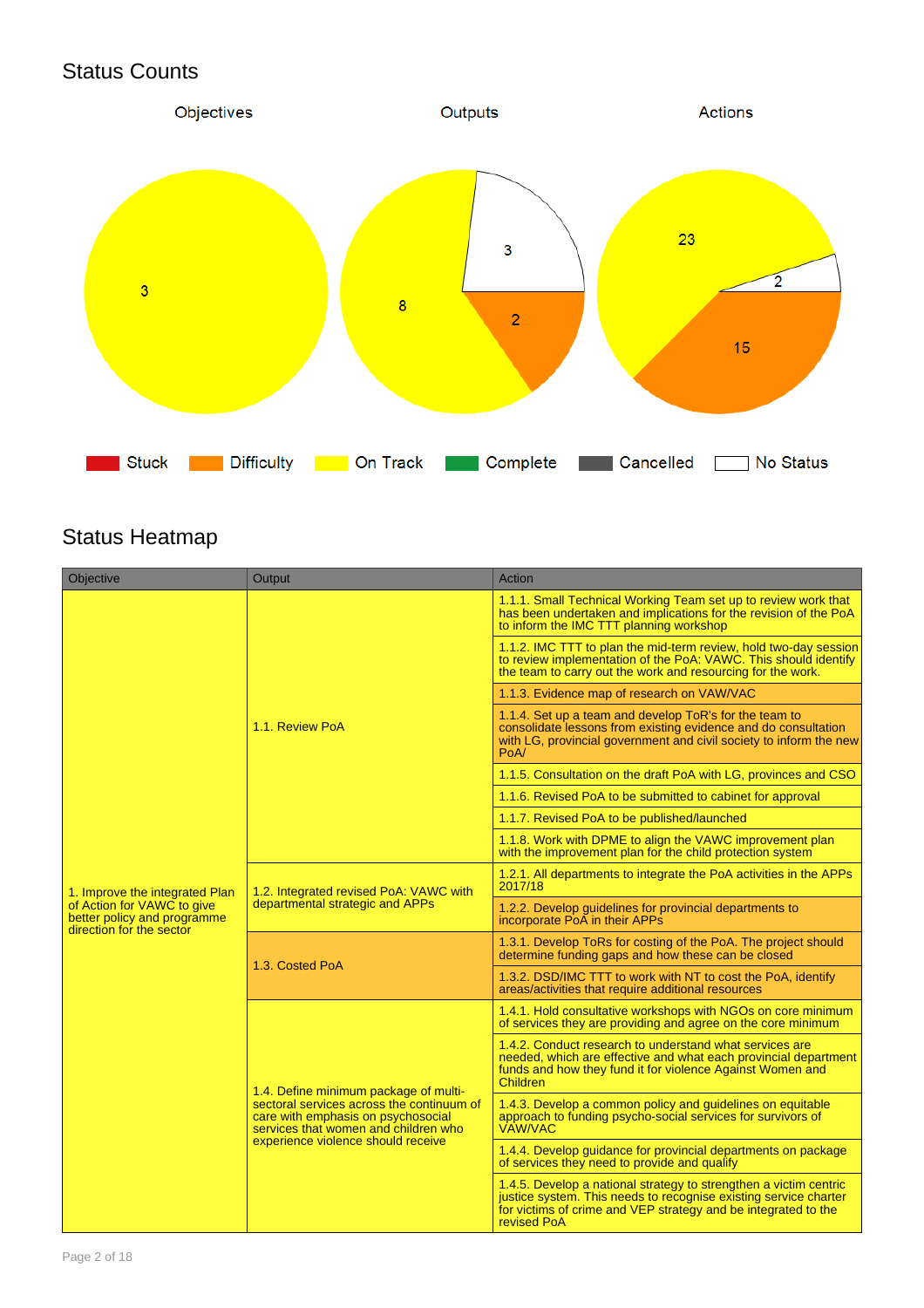|                                                    | 1.5. Strengthen trauma debriefing services<br>for officials working with survivors/victims | 1.5.1. Each department to develop a programme to provide and<br>strengthen compulsory trauma debriefing for all staff working with<br>trauma                                                                                                          |  |
|----------------------------------------------------|--------------------------------------------------------------------------------------------|-------------------------------------------------------------------------------------------------------------------------------------------------------------------------------------------------------------------------------------------------------|--|
|                                                    | (including DSD, office of Chief Justice,<br>NPA, DoJ, SAPS, Correctional Services          | 1.5.2. Report to the IMC TTT VAWC, IMC VAWC aand DG ISC<br>on implementation of trauma debriefing                                                                                                                                                     |  |
|                                                    |                                                                                            | 2.1.1. Review/ Assess existing coordination structures, how they<br>work and who they report to, founding legislation and how these<br>can be streamlined and strengthen the existing structures for<br>reporting                                     |  |
|                                                    | 2.1. National coordinating committee for<br><b>Violence Against Women and Children</b>     | 2.1.2. IMC TTT to explore appropriate model for the coordination<br>of the sector. The IMC TTT supports the establishment of a<br>National Forum which includes participation of the CSO.                                                             |  |
|                                                    |                                                                                            | 2.1.3. Establish a coordinating structure with clear ToRs and<br>outcomes which provides platform for civil society to provide<br>inputs/participate                                                                                                  |  |
| 2. Improve accountability within<br>the sector     |                                                                                            | 2.2.1. IMC TTT to explore an appropriate model for oversight<br>mechanism for the sector (both women and children)                                                                                                                                    |  |
|                                                    | 2.2. Functioning Oversight mechanism for<br>the sector                                     | 2.2.2. Department of Women, Commission on Gender Equity and<br>the South African Human Rights Commission should establish<br>oversight mechanism for the sector holding both government and<br>NGOs/ private sector accountable to reduce VAW and VAC |  |
|                                                    |                                                                                            | 2.2.3. IMC TTT to report to the Joint Portfolio Committee on<br>VAW/CVAC once a year on progress made in implementing the<br>National Action Plan to address VAW/VAC                                                                                  |  |
|                                                    | 2.3. Improved Reporting on PoA                                                             | 2.3.1. DSD to draw reports from existing structures/platforms,<br>DSD should provide biannual reports on PoA                                                                                                                                          |  |
|                                                    |                                                                                            | 2.3.2. Present bi-annual PoA to cluster and FOSAD-MANCO                                                                                                                                                                                               |  |
|                                                    | 3.1. Annual Prevalence survey                                                              | 3.1.1. Concerns raised about costs of new survey instruments,<br>following recoomended                                                                                                                                                                |  |
|                                                    |                                                                                            | 3.1.2. Engage with DoH to include certain VAWC modules in<br><b>SADHS</b>                                                                                                                                                                             |  |
|                                                    |                                                                                            | 3.1.3. Explore the possibility of extrapolating from existing<br>reporting at service centers (i,e, TTCC/designated health<br>facilities)                                                                                                             |  |
|                                                    |                                                                                            | 3.1.4. Formalise collaboration with StatsSA                                                                                                                                                                                                           |  |
|                                                    |                                                                                            | 3.1.5. Liaise with NT and Donors to resource the special survey                                                                                                                                                                                       |  |
|                                                    |                                                                                            | 3.1.6. Audit on data available on VAWC in government and<br><b>NPOs</b>                                                                                                                                                                               |  |
|                                                    | 3.2. Femicide Watch                                                                        | 3.2.1. Develop a data system to track/monitor femicide cases                                                                                                                                                                                          |  |
| 3. To improve monitoring and<br>evaluation of VAWC | 3.3. Cross referenced administrative data                                                  | 3.3.1. All departments with VAWC mandates (including<br>DoH, DBE, DSD, Justice, NPA and SAPS) to make government<br>information more accessible which could be analysed by<br>researchers                                                             |  |
|                                                    |                                                                                            | 3.3.2. IMC TTT to explore ways to better use existing data this<br>should include better cross referencing of existing data from<br>DoH, DBE, DSD etc.                                                                                                |  |
|                                                    |                                                                                            | 3.4.1. Develop an evaluation and research agenda for the sector<br>(inclusive of programmes implemented by NGOs) to document<br>what works and how to scale up to be developed by all<br>stakeholders                                                 |  |
|                                                    | 3.4. An evaluation and research agenda<br>for the sector                                   | 3.4.2. Create knowledge management system inclusive of a<br>repository of existing research and programme evaluation in the<br>sector                                                                                                                 |  |
|                                                    |                                                                                            | 3.4.3. Carry out systematic reviews on what works in SA<br>comparable context to make sense/synthesis of existing studies                                                                                                                             |  |
|                                                    | 3.5. Reduce turnaround time for sexual<br>offences cases                                   | 3.5.1. Carry out research to understand the average turnaround<br>time in management and finalisation of sexual offenses cases<br>(focusing on the entire value chain)                                                                                |  |

## Status Summary

| 1. Improve the integrated Plan of Action for VAWC to give better policy and programme direction for the sector                                                                                  | On Track          |
|-------------------------------------------------------------------------------------------------------------------------------------------------------------------------------------------------|-------------------|
| 1.1. Review PoA                                                                                                                                                                                 | On Track          |
| 1.1.1. Small Technical Working Team set up to review work that has been undertaken and implications for the revision of<br>the PoA to inform the IMC TTT planning workshop                      | On Track          |
| 1.1.2. IMC TTT to plan the mid-term review, hold two-day session to review implementation of the PoA: VAWC. This<br>should identify the team to carry out the work and resourcing for the work. | On Track          |
| 1.1.3. Evidence map of research on VAW/VAC                                                                                                                                                      | <b>Difficulty</b> |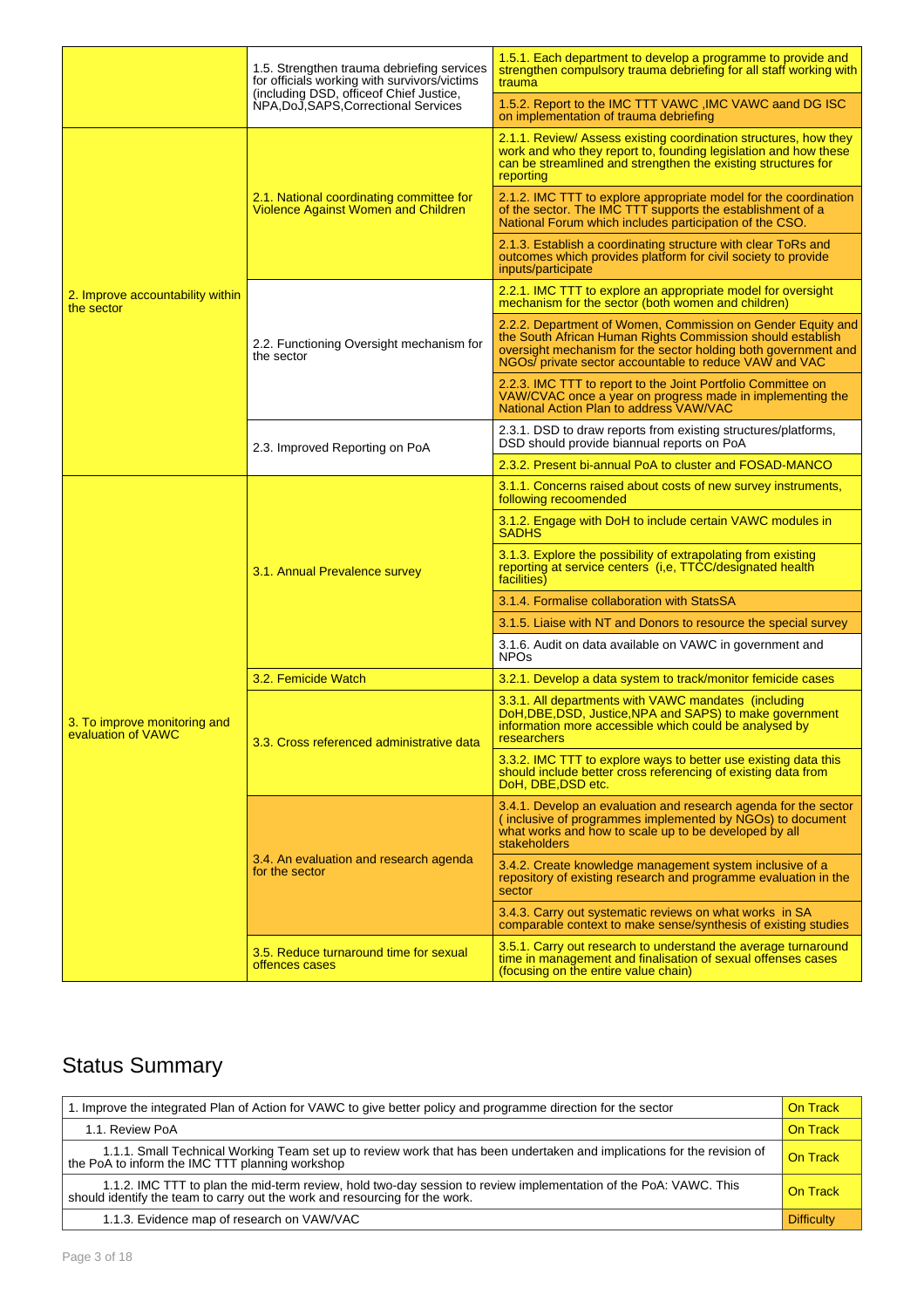| 1.1.4. Set up a team and develop ToR's for the team to consolidate lessons from existing evidence and do consultation<br>with LG, provincial government and civil society to inform the new PoA/                                                   | <b>Difficulty</b> |
|----------------------------------------------------------------------------------------------------------------------------------------------------------------------------------------------------------------------------------------------------|-------------------|
| 1.1.5. Consultation on the draft PoA with LG, provinces and CSO                                                                                                                                                                                    | <b>On Track</b>   |
| 1.1.6. Revised PoA to be submitted to cabinet for approval                                                                                                                                                                                         | <b>On Track</b>   |
| 1.1.7. Revised PoA to be published/launched                                                                                                                                                                                                        | <b>On Track</b>   |
| 1.1.8. Work with DPME to align the VAWC improvement plan with the improvement plan for the child protection system                                                                                                                                 | <b>On Track</b>   |
| 1.2. Integrated revised PoA: VAWC with departmental strategic and APPs                                                                                                                                                                             | <b>On Track</b>   |
| 1.2.1. All departments to integrate the PoA activities in the APPs 2017/18                                                                                                                                                                         | <b>On Track</b>   |
| 1.2.2. Develop guidelines for provincial departments to incorporate PoA in their APPs                                                                                                                                                              | <b>Difficulty</b> |
| 1.3. Costed PoA                                                                                                                                                                                                                                    | <b>Difficulty</b> |
| 1.3.1. Develop ToRs for costing of the PoA. The project should determine funding gaps and how these can be closed                                                                                                                                  | <b>Difficulty</b> |
| 1.3.2. DSD/IMC TTT to work with NT to cost the PoA, identify areas/activities that require additional resources                                                                                                                                    | <b>Difficulty</b> |
| 1.4. Define minimum package of multi-sectoral services across the continuum of care with emphasis on psychosocial services<br>that women and children who experience violence should receive                                                       | <b>On Track</b>   |
| 1.4.1. Hold consultative workshops with NGOs on core minimum of services they are providing and agree on the core<br>minimum                                                                                                                       | <b>On Track</b>   |
| 1.4.2. Conduct research to understand what services are needed, which are effective and what each provincial department<br>funds and how they fund it for violence Against Women and Children                                                      | <b>On Track</b>   |
| 1.4.3. Develop a common policy and guidelines on equitable approach to funding psycho-social services for survivors of<br>VAW/VAC                                                                                                                  | <b>On Track</b>   |
| 1.4.4. Develop guidance for provincial departments on package of services they need to provide and qualify                                                                                                                                         | <b>On Track</b>   |
| 1.4.5. Develop a national strategy to strengthen a victim centric justice system. This needs to recognise existing service<br>charter for victims of crime and VEP strategy and be integrated to the revised PoA                                   | <b>On Track</b>   |
| 1.5. Strengthen trauma debriefing services for officials working with survivors/victims (including DSD, officeof Chief Justice, NPA, DoJ, SAPS, Correctional Services                                                                              |                   |
| 1.5.1. Each department to develop a programme to provide and strengthen compulsory trauma debriefing for all staff<br>working with trauma                                                                                                          | <b>On Track</b>   |
| 1.5.2. Report to the IMC TTT VAWC , IMC VAWC aand DG ISC on implementation of trauma debriefing                                                                                                                                                    | <b>Difficulty</b> |
| 2. Improve accountability within the sector                                                                                                                                                                                                        | <b>On Track</b>   |
| 2.1. National coordinating committee for Violence Against Women and Children                                                                                                                                                                       | <b>On Track</b>   |
| 2.1.1. Review/ Assess existing coordination structures, how they work and who they report to, founding legislation and how<br>these can be streamlined and strengthen the existing structures for reporting                                        | <b>On Track</b>   |
| 2.1.2. IMC TTT to explore appropriate model for the coordination of the sector. The IMC TTT supports the establishment of a National Forum which includes participation of the CSO.                                                                | <b>Difficulty</b> |
| 2.1.3. Establish a coordinating structure with clear ToRs and outcomes which provides platform for civil society to provide<br>inputs/participate                                                                                                  | <b>Difficulty</b> |
| 2.2. Functioning Oversight mechanism for the sector                                                                                                                                                                                                |                   |
| 2.2.1. IMC TTT to explore an appropriate model for oversight mechanism for the sector (both women and children)                                                                                                                                    | <b>On Track</b>   |
| 2.2.2. Department of Women, Commission on Gender Equity and the South African Human Rights Commission should<br>establish oversight mechanism for the sector holding both government and NGOs/ private sector accountable to reduce VAW<br>and VAC | <b>Difficulty</b> |
| 2.2.3. IMC TTT to report to the Joint Portfolio Committee on VAW/CVAC once a year on progress made in implementing<br>the National Action Plan to address VAW/VAC                                                                                  | <b>Difficulty</b> |
| 2.3. Improved Reporting on PoA                                                                                                                                                                                                                     |                   |
| 2.3.1. DSD to draw reports from existing structures/platforms, DSD should provide biannual reports on PoA                                                                                                                                          |                   |
| 2.3.2. Present bi-annual PoA to cluster and FOSAD-MANCO                                                                                                                                                                                            | <b>On Track</b>   |
| 3. To improve monitoring and evaluation of VAWC                                                                                                                                                                                                    | <b>On Track</b>   |
| 3.1. Annual Prevalence survey                                                                                                                                                                                                                      | <b>On Track</b>   |
| 3.1.1. Concerns raised about costs of new survey instruments, following recoomended                                                                                                                                                                | <b>On Track</b>   |
| 3.1.2. Engage with DoH to include certain VAWC modules in SADHS                                                                                                                                                                                    | <b>On Track</b>   |
| 3.1.3. Explore the possibility of extrapolating from existing reporting at service centers (i,e, TTCC/designated health<br>facilities)                                                                                                             | <b>On Track</b>   |
| 3.1.4. Formalise collaboration with StatsSA                                                                                                                                                                                                        | <b>Difficulty</b> |
| 3.1.5. Liaise with NT and Donors to resource the special survey                                                                                                                                                                                    | <b>Difficulty</b> |
| 3.1.6. Audit on data available on VAWC in government and NPOs                                                                                                                                                                                      |                   |
| 3.2. Femicide Watch                                                                                                                                                                                                                                | <b>On Track</b>   |
| 3.2.1. Develop a data system to track/monitor femicide cases                                                                                                                                                                                       | On Track          |
| 3.3. Cross referenced administrative data                                                                                                                                                                                                          | On Track          |
| 3.3.1. All departments with VAWC mandates (including DoH, DBE, DSD, Justice, NPA and SAPS) to make government<br>information more accessible which could be analysed by researchers                                                                | <b>On Track</b>   |
| 3.3.2. IMC TTT to explore ways to better use existing data this should include better cross referencing of existing data from<br>DoH, DBE, DSD etc.                                                                                                | <b>On Track</b>   |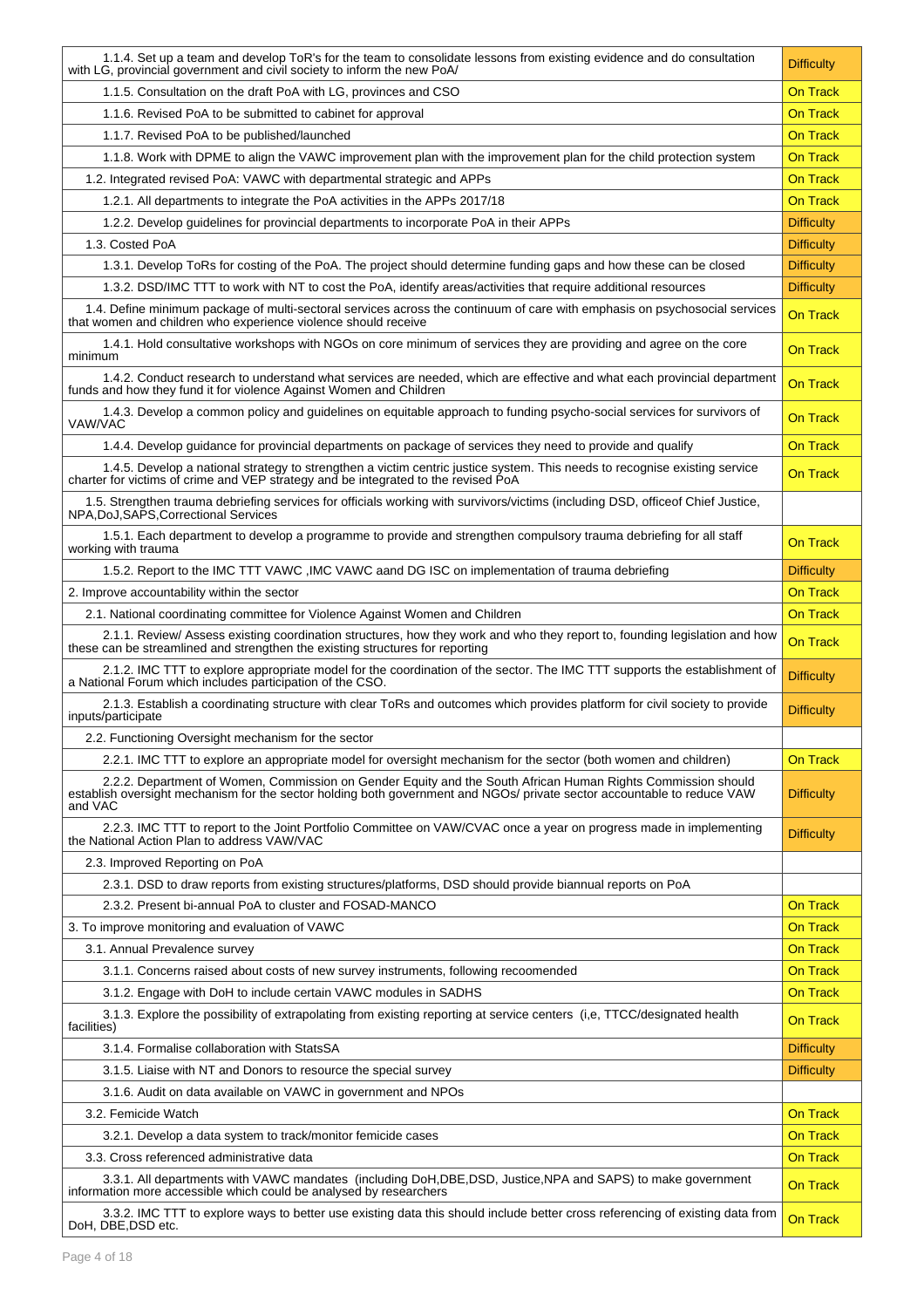| 3.4. An evaluation and research agenda for the sector                                                                                                                                           | <b>Difficulty</b> |
|-------------------------------------------------------------------------------------------------------------------------------------------------------------------------------------------------|-------------------|
| 3.4.1. Develop an evaluation and research agenda for the sector (inclusive of programmes implemented by NGOs) to<br>document what works and how to scale up to be developed by all stakeholders | <b>Difficulty</b> |
| 3.4.2. Create knowledge management system inclusive of a repository of existing research and programme evaluation in<br>the sector                                                              | <b>Difficulty</b> |
| 3.4.3. Carry out systematic reviews on what works in SA comparable context to make sense/synthesis of existing studies                                                                          | <b>Difficulty</b> |
| 3.5. Reduce turnaround time for sexual offences cases                                                                                                                                           | On Track          |
| 3.5.1. Carry out research to understand the average turnaround time in management and finalisation of sexual offenses<br>cases (focusing on the entire value chain)                             | On Track          |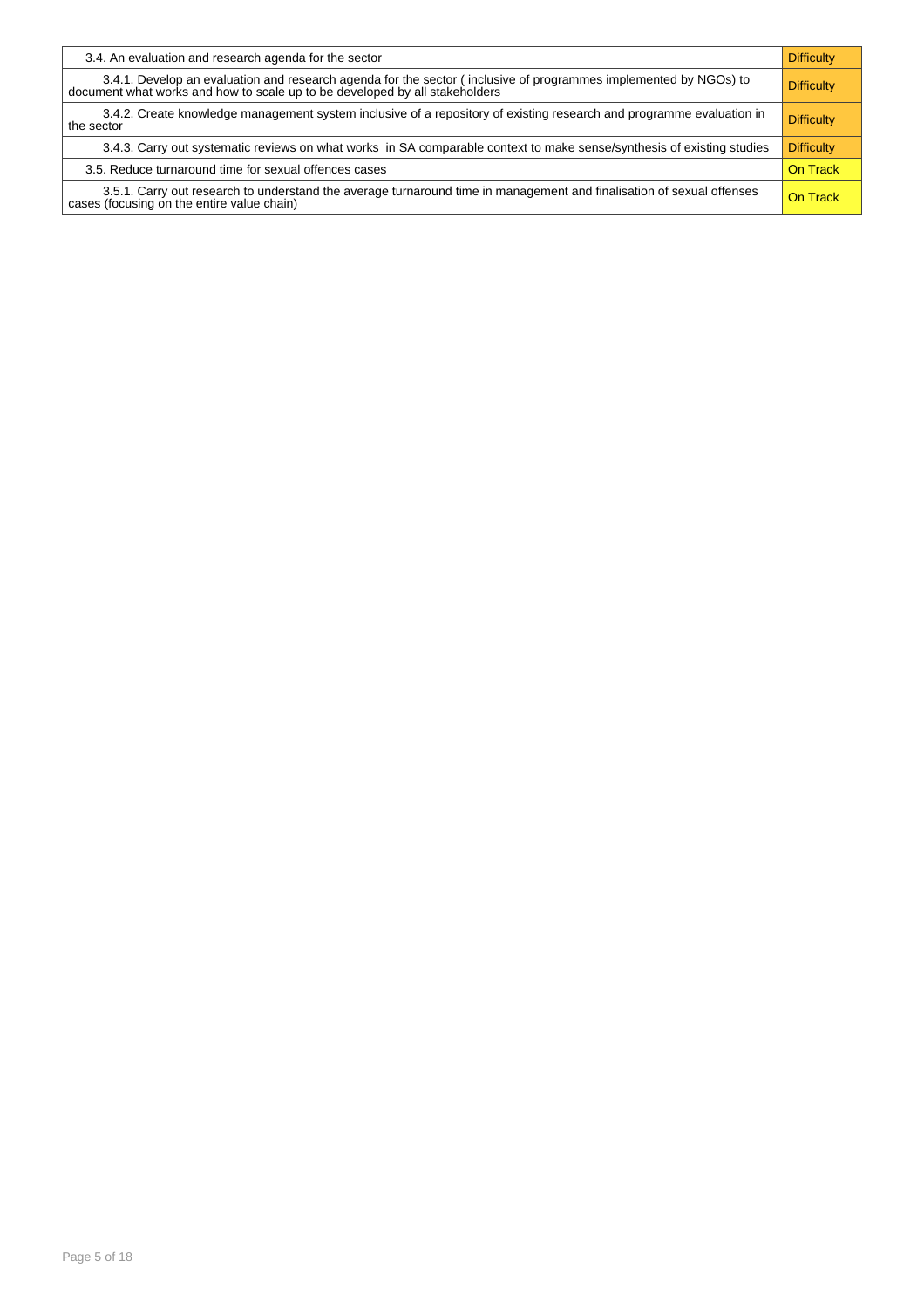## 1. Improve the integrated Plan of Action for VAWC to give better policy and programme direction for the sector

| Priority                            | High                                                                                                                                                                                                                                                                                                                                                                                                                                                                                             | Deadline              | Monday, 31 July 2017        |
|-------------------------------------|--------------------------------------------------------------------------------------------------------------------------------------------------------------------------------------------------------------------------------------------------------------------------------------------------------------------------------------------------------------------------------------------------------------------------------------------------------------------------------------------------|-----------------------|-----------------------------|
| Responsible<br><b>Organisations</b> | <b>IMC TTT</b>                                                                                                                                                                                                                                                                                                                                                                                                                                                                                   |                       |                             |
| <b>Embedded Where</b>               | IMC TTT report too cabinet                                                                                                                                                                                                                                                                                                                                                                                                                                                                       |                       |                             |
| <b>Required Evidence</b>            |                                                                                                                                                                                                                                                                                                                                                                                                                                                                                                  |                       |                             |
| Reporter                            | Matodzi Amisi                                                                                                                                                                                                                                                                                                                                                                                                                                                                                    | <b>Reported On</b>    | Wednesday, 15 November 2017 |
| <b>Anticipated Date</b>             | Monday, 31 July 2017                                                                                                                                                                                                                                                                                                                                                                                                                                                                             | <b>Completed Date</b> |                             |
| <b>Progress Note</b>                | Report 1: Processes under this objective are currently underway. Provincial consultations have taken place. The draft<br>national policy framework and legislation for victim services is on track for approval. Work regarding debriefing for staff<br>dealing with sexual has started with the office of the Chief Justice developing a policy on for trauma debriefing for court<br>officials. NPA, DoJ and DSD are also providing these services although currently they are not compulsory. |                       |                             |
| <b>Reporter Status</b>              | <b>On Track</b>                                                                                                                                                                                                                                                                                                                                                                                                                                                                                  |                       |                             |

#### 1.1. Review PoA

| Priority                            | Medium                                                                                                                                                                                          | Deadline              | Friday, 28 July 2017        |
|-------------------------------------|-------------------------------------------------------------------------------------------------------------------------------------------------------------------------------------------------|-----------------------|-----------------------------|
| Responsible<br><b>Organisations</b> | <b>IMC TTT</b>                                                                                                                                                                                  |                       |                             |
| <b>Embedded Where</b>               | IMC TTT report to Cabinet                                                                                                                                                                       |                       |                             |
| <b>Required Evidence</b>            |                                                                                                                                                                                                 |                       |                             |
| Reporter                            | Matodzi Amisi                                                                                                                                                                                   | <b>Reported On</b>    | Wednesday, 15 November 2017 |
| <b>Anticipated Date</b>             | Monday, 31 July 2017                                                                                                                                                                            | <b>Completed Date</b> |                             |
| <b>Progress Note</b>                | Report 1: IMC TTT is currently planning a review of the PoA. UNICEF to provider technical assistance. The review should strengthen the PoA as a tool to integrate the state's response to VAWC. |                       |                             |
| <b>Reporter Status</b>              | On Track                                                                                                                                                                                        |                       |                             |

| Action                              | 1.1.1. Small Technical Working Team set up to review work that has been undertaken and implications for the<br>revision of the PoA to inform the IMC TTT planning workshop                      |                       |                             |
|-------------------------------------|-------------------------------------------------------------------------------------------------------------------------------------------------------------------------------------------------|-----------------------|-----------------------------|
| Priority                            | High<br>Deadline<br>Monday, 31 July 2017                                                                                                                                                        |                       |                             |
| Responsible<br><b>Organisations</b> | <b>IMC TTT</b>                                                                                                                                                                                  |                       |                             |
| <b>Embedded Where</b>               | <b>IMC TTT report to Cabinet</b>                                                                                                                                                                |                       |                             |
| <b>Required Evidence</b>            |                                                                                                                                                                                                 |                       |                             |
| Reporter                            | Matodzi Amisi                                                                                                                                                                                   | <b>Reported On</b>    | Wednesday, 15 November 2017 |
| <b>Anticipated Date</b>             | Monday, 31 July 2017                                                                                                                                                                            | <b>Completed Date</b> |                             |
| <b>Progress Note</b>                | Report 1: IMC TTT is currently planning a review of the PoA. UNICEF to provider technical assistance. The review should strengthen the PoA as a tool to integrate the state's response to VAWC. |                       |                             |
| <b>Reporter Status</b>              | On Track                                                                                                                                                                                        |                       |                             |

| <b>Action</b>                | 1.1.2. IMC TTT to plan the mid-term review, hold two-day session to review implementation of the PoA: VAWC. This<br>should identify the team to carry out the work and resourcing for the work.                                                                                                                                                                                        |                    |                             |  |
|------------------------------|----------------------------------------------------------------------------------------------------------------------------------------------------------------------------------------------------------------------------------------------------------------------------------------------------------------------------------------------------------------------------------------|--------------------|-----------------------------|--|
| Priority                     | High<br>Deadline<br>Friday, 29 December 2017                                                                                                                                                                                                                                                                                                                                           |                    |                             |  |
| Responsible<br>Organisations | <b>DSD/IMC TTT</b>                                                                                                                                                                                                                                                                                                                                                                     |                    |                             |  |
| <b>Embedded Where</b>        | <b>DSD APP</b>                                                                                                                                                                                                                                                                                                                                                                         |                    |                             |  |
| <b>Required Evidence</b>     |                                                                                                                                                                                                                                                                                                                                                                                        |                    |                             |  |
| Reporter                     | Matodzi Amisi                                                                                                                                                                                                                                                                                                                                                                          | <b>Reported On</b> | Wednesday, 15 November 2017 |  |
| <b>Anticipated Date</b>      | Friday, 29 December 2017<br><b>Completed Date</b>                                                                                                                                                                                                                                                                                                                                      |                    |                             |  |
| <b>Progress Note</b>         | Report 1: Department of Women is leading a programme of Dialogues at District Municipality level covering all 9<br>provinces, which must be utilised as an input into the Integrated Programme of Action on VAW. The objectives of<br>the dialogues are related to different sections of the plan. The pilot has been conducted in Limpopo and planning is<br>underway for Mpumalanga. |                    |                             |  |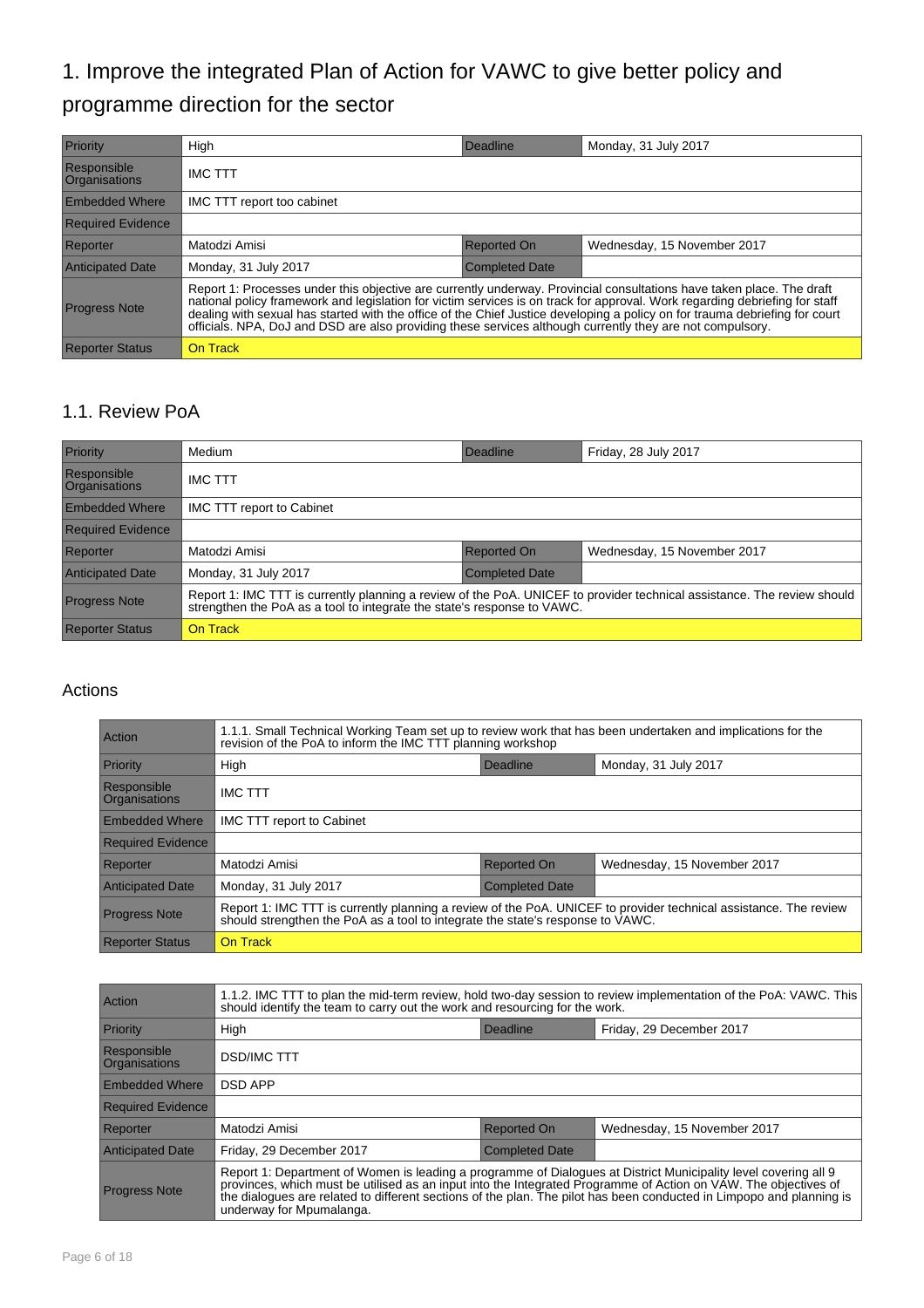| Reporter | <b>On</b> |
|----------|-----------|
| ગતાuડ    | On Track  |
|          |           |

| Action                                     | 1.1.3. Evidence map of research on VAW/VAC         |                    |                             |
|--------------------------------------------|----------------------------------------------------|--------------------|-----------------------------|
| Priority                                   | Friday, 29 September 2017<br>Medium<br>Deadline    |                    |                             |
| <b>Responsible</b><br><b>Organisations</b> | DPME with DSD and DoW                              |                    |                             |
| <b>Embedded Where</b>                      | DSD and DoW reports and APPs                       |                    |                             |
| <b>Required Evidence</b>                   |                                                    |                    |                             |
| Reporter                                   | Matodzi Amisi                                      | <b>Reported On</b> | Wednesday, 15 November 2017 |
| <b>Anticipated Date</b>                    | Friday, 29 September 2017<br><b>Completed Date</b> |                    |                             |
| <b>Progress Note</b>                       | Report 1: No progress                              |                    |                             |
| <b>Reporter Status</b>                     | <b>Difficulty</b>                                  |                    |                             |

| Action                       | 1.1.4. Set up a team and develop ToR's for the team to consolidate lessons from existing evidence and do<br>consultation with LG, provincial government and civil society to inform the new PoA/ |                       |                             |  |
|------------------------------|--------------------------------------------------------------------------------------------------------------------------------------------------------------------------------------------------|-----------------------|-----------------------------|--|
| Priority                     | High                                                                                                                                                                                             | Deadline              | Wednesday, 28 February 2018 |  |
| Responsible<br>Organisations | <b>IMC TTT</b>                                                                                                                                                                                   |                       |                             |  |
| <b>Embedded Where</b>        | IMC TTT report to cabinet                                                                                                                                                                        |                       |                             |  |
| <b>Required Evidence</b>     |                                                                                                                                                                                                  |                       |                             |  |
| Reporter                     | Matodzi Amisi                                                                                                                                                                                    | <b>Reported On</b>    | Wednesday, 15 November 2017 |  |
| <b>Anticipated Date</b>      | Wednesday, 28 February 2018                                                                                                                                                                      | <b>Completed Date</b> |                             |  |
| <b>Progress Note</b>         | Report 1: No progress                                                                                                                                                                            |                       |                             |  |
| <b>Reporter Status</b>       | <b>Difficulty</b>                                                                                                                                                                                |                       |                             |  |

| Action                       | 1.1.5. Consultation on the draft PoA with LG, provinces and CSO |                       |                             |
|------------------------------|-----------------------------------------------------------------|-----------------------|-----------------------------|
| Priority                     | High                                                            | Deadline              | Friday, 29 June 2018        |
| Responsible<br>Organisations | Multi-sectoral team                                             |                       |                             |
| <b>Embedded Where</b>        | IMC TTT report to Cabinet                                       |                       |                             |
| <b>Required Evidence</b>     |                                                                 |                       |                             |
| Reporter                     | Matodzi Amisi                                                   | <b>Reported On</b>    | Wednesday, 15 November 2017 |
| <b>Anticipated Date</b>      | Friday, 29 June 2018                                            | <b>Completed Date</b> |                             |
| <b>Progress Note</b>         | Report 1: No progress                                           |                       |                             |
| <b>Reporter Status</b>       | On Track                                                        |                       |                             |

| Action                              | 1.1.6. Revised PoA to be submitted to cabinet for approval |                       |                             |
|-------------------------------------|------------------------------------------------------------|-----------------------|-----------------------------|
| Priority                            | Medium                                                     | Deadline              | Tuesday, 31 December 2019   |
| Responsible<br><b>Organisations</b> | <b>DSD/IMC TTT</b>                                         |                       |                             |
| <b>Embedded Where</b>               | <b>DSD</b>                                                 |                       |                             |
| <b>Required Evidence</b>            |                                                            |                       |                             |
| Reporter                            | Matodzi Amisi                                              | Reported On           | Wednesday, 15 November 2017 |
| <b>Anticipated Date</b>             | Tuesday, 31 December 2019                                  | <b>Completed Date</b> |                             |
| <b>Progress Note</b>                | Report 1: No progress                                      |                       |                             |
| <b>Reporter Status</b>              | On Track                                                   |                       |                             |

| <b>Action</b>                              | 1.1.7. Revised PoA to be published/launched |                       |                             |
|--------------------------------------------|---------------------------------------------|-----------------------|-----------------------------|
| Priority                                   | Medium                                      | Deadline              | Friday, 28 February 2020    |
| <b>Responsible</b><br><b>Organisations</b> | <b>DSD/IMC TTT</b>                          |                       |                             |
| <b>Embedded Where</b>                      | <b>IMC TTT departments APPs</b>             |                       |                             |
| <b>Required Evidence</b>                   |                                             |                       |                             |
| Reporter                                   | Matodzi Amisi                               | <b>Reported On</b>    | Wednesday, 15 November 2017 |
| <b>Anticipated Date</b>                    | Friday, 28 February 2020                    | <b>Completed Date</b> |                             |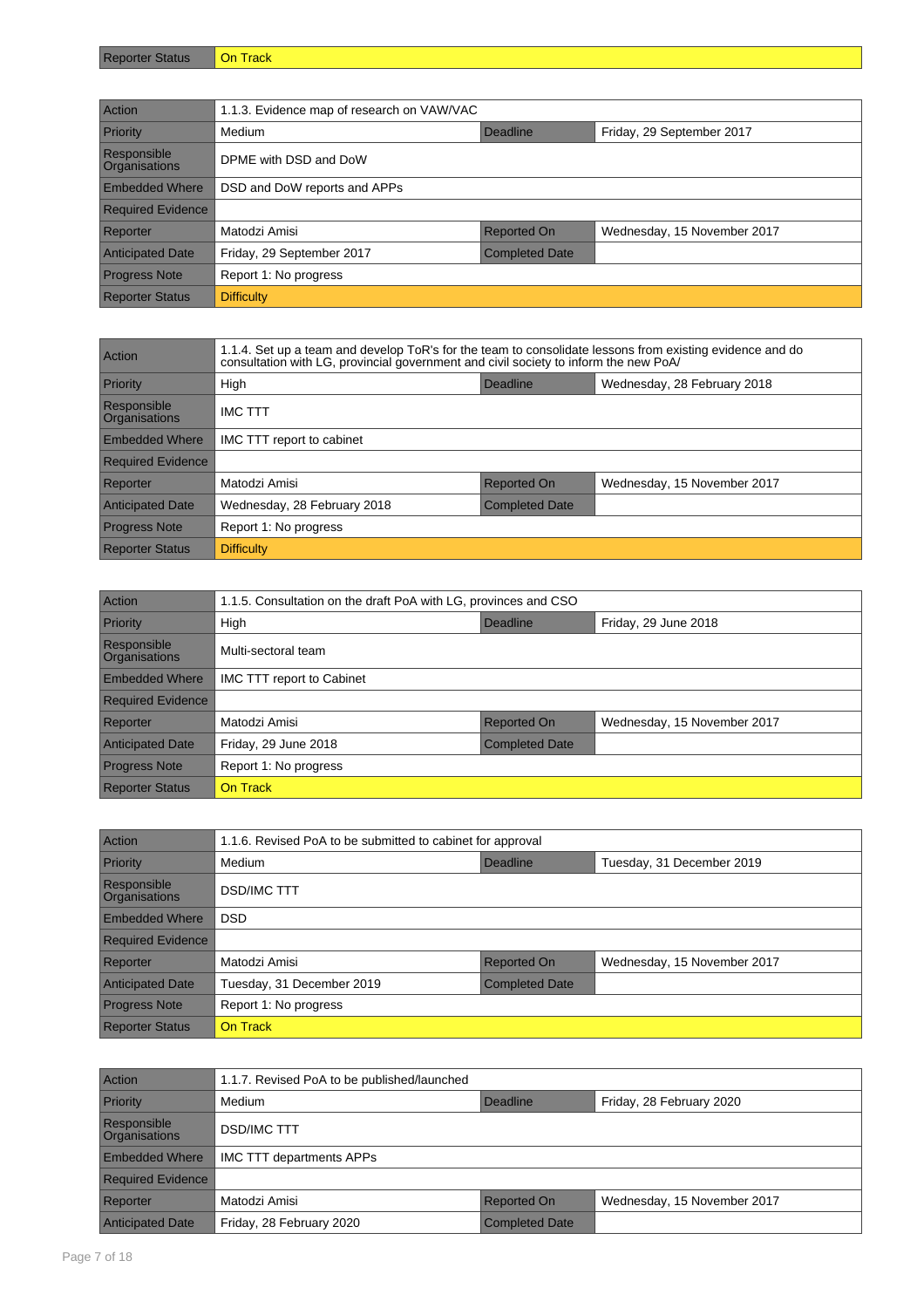| Progress Note          | Report 1: No progress |
|------------------------|-----------------------|
| <b>Reporter Status</b> | <b>On Track</b>       |

| Action                              | 1.1.8. Work with DPME to align the VAWC improvement plan with the improvement plan for the child protection<br>system                                                                                                                                                                                                                                    |                       |                             |
|-------------------------------------|----------------------------------------------------------------------------------------------------------------------------------------------------------------------------------------------------------------------------------------------------------------------------------------------------------------------------------------------------------|-----------------------|-----------------------------|
| Priority                            | Medium                                                                                                                                                                                                                                                                                                                                                   | Deadline              | Friday, 27 July 2018        |
| Responsible<br><b>Organisations</b> | <b>DSD</b>                                                                                                                                                                                                                                                                                                                                               |                       |                             |
| <b>Embedded Where</b>               | DSD 2017/18 Report                                                                                                                                                                                                                                                                                                                                       |                       |                             |
| <b>Required Evidence</b>            |                                                                                                                                                                                                                                                                                                                                                          |                       |                             |
| Reporter                            | Matodzi Amisi                                                                                                                                                                                                                                                                                                                                            | <b>Reported On</b>    | Wednesday, 15 November 2017 |
| <b>Anticipated Date</b>             | Friday, 27 July 2018                                                                                                                                                                                                                                                                                                                                     | <b>Completed Date</b> |                             |
| <b>Progress Note</b>                | Report 1: DSD started progress to review the child protection system. A draft improvement plan has been<br>developed. DSD to develop an Action Plan for child protection in consultation with other departments and civil<br>society. Provincial consultation to be done 2017. The child care and protection policy will be aligned with the<br>PoA:VAWC |                       |                             |
| <b>Reporter Status</b>              | On Track                                                                                                                                                                                                                                                                                                                                                 |                       |                             |

## 1.2. Integrated revised PoA: VAWC with departmental strategic and APPs

| Priority                            | Medium                                      | Deadline              | Wednesday, 31 January 2018  |
|-------------------------------------|---------------------------------------------|-----------------------|-----------------------------|
| Responsible<br><b>Organisations</b> | <b>IMC TTT</b>                              |                       |                             |
| <b>Embedded Where</b>               | Departmental APPs 2018/19                   |                       |                             |
| <b>Required Evidence</b>            |                                             |                       |                             |
| Reporter                            | Matodzi Amisi                               | <b>Reported On</b>    | Wednesday, 15 November 2017 |
| <b>Anticipated Date</b>             | Wednesday, 31 January 2018                  | <b>Completed Date</b> |                             |
| <b>Progress Note</b>                | Report 1: No progress reported on this item |                       |                             |
| <b>Reporter Status</b>              | <b>On Track</b>                             |                       |                             |

| Action                              | 1.2.1. All departments to integrate the PoA activities in the APPs 2017/18                                                                                                                                                        |                       |                             |
|-------------------------------------|-----------------------------------------------------------------------------------------------------------------------------------------------------------------------------------------------------------------------------------|-----------------------|-----------------------------|
| Priority                            | High                                                                                                                                                                                                                              | Deadline              | Wednesday, 31 January 2018  |
| Responsible<br><b>Organisations</b> | All depts. IMC TTT                                                                                                                                                                                                                |                       |                             |
| <b>Embedded Where</b>               | Departmental APPs 2018/19                                                                                                                                                                                                         |                       |                             |
| <b>Required Evidence</b>            |                                                                                                                                                                                                                                   |                       |                             |
| Reporter                            | Matodzi Amisi                                                                                                                                                                                                                     | <b>Reported On</b>    | Wednesday, 15 November 2017 |
| <b>Anticipated Date</b>             | Wednesday, 31 January 2018                                                                                                                                                                                                        | <b>Completed Date</b> |                             |
| <b>Progress Note</b>                | Report 1: Currently the work of the PoA is only reported to IMC and not to any other government coordination<br>structures. The PoA inadequately uses existing structures to ensure integration of activities and accountability. |                       |                             |
| <b>Reporter Status</b>              | On Track                                                                                                                                                                                                                          |                       |                             |

| Action                       | 1.2.2. Develop guidelines for provincial departments to incorporate PoA in their APPs                                                                                                                                             |                       |                             |
|------------------------------|-----------------------------------------------------------------------------------------------------------------------------------------------------------------------------------------------------------------------------------|-----------------------|-----------------------------|
| Priority                     | Medium                                                                                                                                                                                                                            | Deadline              | Wednesday, 31 January 2018  |
| Responsible<br>Organisations | <b>IMC TTT</b>                                                                                                                                                                                                                    |                       |                             |
| <b>Embedded Where</b>        |                                                                                                                                                                                                                                   |                       |                             |
| <b>Required Evidence</b>     |                                                                                                                                                                                                                                   |                       |                             |
| Reporter                     | Matodzi Amisi                                                                                                                                                                                                                     | <b>Reported On</b>    | Wednesday, 15 November 2017 |
| <b>Anticipated Date</b>      | Wednesday, 31 January 2018                                                                                                                                                                                                        | <b>Completed Date</b> |                             |
| <b>Progress Note</b>         | Report 1: Currently the work of the PoA is only reported to IMC and not to any other government coordination<br>structures. The PoA inadequately uses existing structures to ensure integration of activities and accountability. |                       |                             |
| <b>Reporter Status</b>       | <b>Difficulty</b>                                                                                                                                                                                                                 |                       |                             |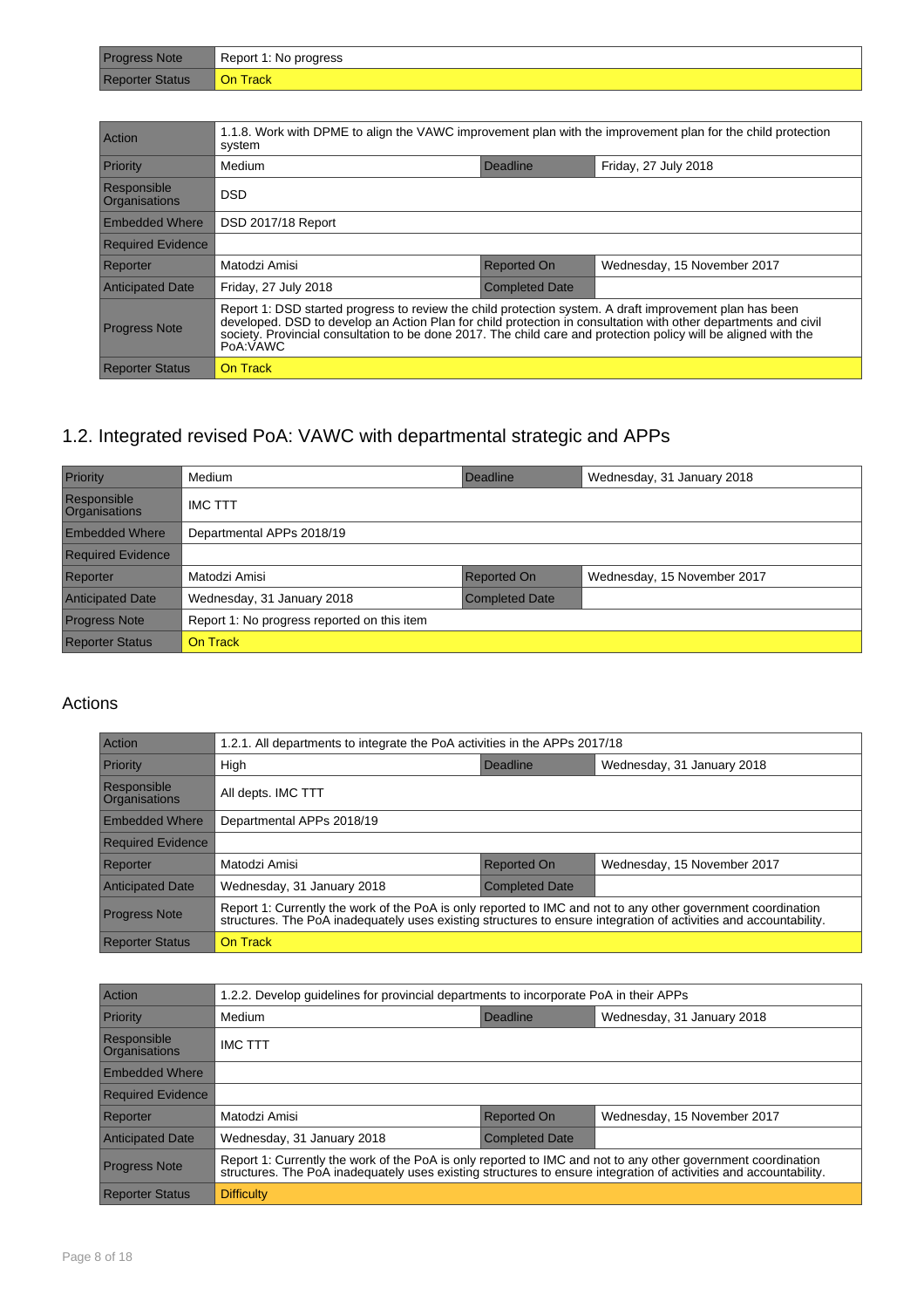#### 1.3. Costed PoA

| Priority                            | Medium                                         | Deadline              | Tuesday, 31 July 2018                                                                                                     |
|-------------------------------------|------------------------------------------------|-----------------------|---------------------------------------------------------------------------------------------------------------------------|
| Responsible<br><b>Organisations</b> | <b>IMC TTT</b>                                 |                       |                                                                                                                           |
| <b>Embedded Where</b>               | <b>IMC TTT</b>                                 |                       |                                                                                                                           |
| <b>Required Evidence</b>            |                                                |                       |                                                                                                                           |
| Reporter                            | Matodzi Amisi                                  | <b>Reported On</b>    | Wednesday, 15 November 2017                                                                                               |
| <b>Anticipated Date</b>             | Tuesday, 31 July 2018                          | <b>Completed Date</b> |                                                                                                                           |
| <b>Progress Note</b>                | resources for and what the costs of those are. |                       | Report 1: The current PoA was not costed, unclear if there were additional activities which department needed to allocate |
| <b>Reporter Status</b>              | <b>Difficulty</b>                              |                       |                                                                                                                           |

#### Actions

| Action                       | 1.3.1. Develop ToRs for costing of the PoA. The project should determine funding gaps and how these can be<br>closed                                                        |                       |                             |
|------------------------------|-----------------------------------------------------------------------------------------------------------------------------------------------------------------------------|-----------------------|-----------------------------|
| Priority                     | Medium                                                                                                                                                                      | Deadline              | Tuesday, 31 July 2018       |
| Responsible<br>Organisations | DSD with assistance of NT                                                                                                                                                   |                       |                             |
| <b>Embedded Where</b>        | <b>DSD APP</b>                                                                                                                                                              |                       |                             |
| <b>Required Evidence</b>     |                                                                                                                                                                             |                       |                             |
| Reporter                     | Matodzi Amisi                                                                                                                                                               | <b>Reported On</b>    | Wednesday, 15 November 2017 |
| <b>Anticipated Date</b>      | Tuesday, 31 July 2018                                                                                                                                                       | <b>Completed Date</b> |                             |
| <b>Progress Note</b>         | Report 1: The current PoA was not costed, unclear if there were additional activities which department needed to<br>allocate resources for and what the costs of those are. |                       |                             |
| <b>Reporter Status</b>       | <b>Difficulty</b>                                                                                                                                                           |                       |                             |

| Action                              | 1.3.2. DSD/IMC TTT to work with NT to cost the PoA, identify areas/activities that require additional resources |             |                             |  |
|-------------------------------------|-----------------------------------------------------------------------------------------------------------------|-------------|-----------------------------|--|
| Priority                            | Medium                                                                                                          | Deadline    | Monday, 31 December 2018    |  |
| Responsible<br><b>Organisations</b> | DSD with assistance of NT                                                                                       |             |                             |  |
| <b>Embedded Where</b>               | DSD APP and NT APP/Report                                                                                       |             |                             |  |
| <b>Required Evidence</b>            |                                                                                                                 |             |                             |  |
| Reporter                            | Matodzi Amisi                                                                                                   | Reported On | Wednesday, 15 November 2017 |  |
| <b>Anticipated Date</b>             | Monday, 31 December 2018<br><b>Completed Date</b>                                                               |             |                             |  |
| <b>Progress Note</b>                | Report 1: No progress                                                                                           |             |                             |  |
| <b>Reporter Status</b>              | <b>Difficulty</b>                                                                                               |             |                             |  |

1.4. Define minimum package of multi-sectoral services across the continuum of care with emphasis on psychosocial services that women and children who experience violence should receive

| Priority                     | High                                        | Deadline              | Friday, 29 September 2017   |  |
|------------------------------|---------------------------------------------|-----------------------|-----------------------------|--|
| Responsible<br>Organisations | <b>IMC TTT</b>                              |                       |                             |  |
| <b>Embedded Where</b>        | <b>DSD APP</b>                              |                       |                             |  |
| <b>Required Evidence</b>     |                                             |                       |                             |  |
| Reporter                     | Matodzi Amisi                               | <b>Reported On</b>    | Wednesday, 15 November 2017 |  |
| <b>Anticipated Date</b>      | Friday, 29 September 2017                   | <b>Completed Date</b> |                             |  |
| <b>Progress Note</b>         | Report 1: No progress reported on this item |                       |                             |  |
| <b>Reporter Status</b>       | On Track                                    |                       |                             |  |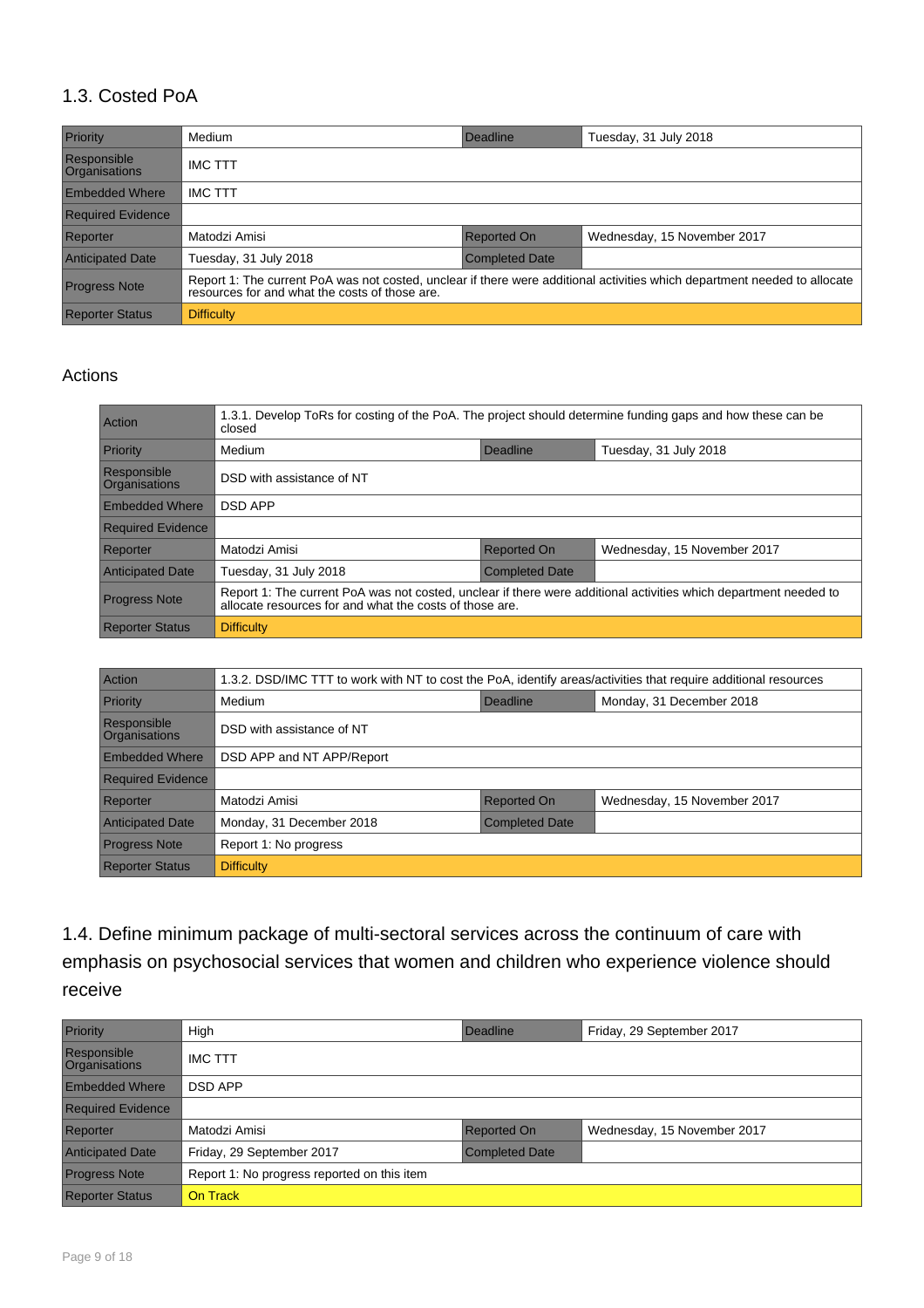| Action                              | 1.4.1. Hold consultative workshops with NGOs on core minimum of services they are providing and agree on the<br>core minimum                            |                       |                             |  |
|-------------------------------------|---------------------------------------------------------------------------------------------------------------------------------------------------------|-----------------------|-----------------------------|--|
| Priority                            | High                                                                                                                                                    | Deadline              | Friday, 29 September 2017   |  |
| Responsible<br><b>Organisations</b> | <b>IMC TTT</b>                                                                                                                                          |                       |                             |  |
| <b>Embedded Where</b>               | IMC TTT departments                                                                                                                                     |                       |                             |  |
| <b>Required Evidence</b>            |                                                                                                                                                         |                       |                             |  |
| Reporter                            | Matodzi Amisi                                                                                                                                           | <b>Reported On</b>    | Wednesday, 15 November 2017 |  |
| <b>Anticipated Date</b>             | Friday, 29 September 2017                                                                                                                               | <b>Completed Date</b> |                             |  |
| <b>Progress Note</b>                | Report 1: There is a policy on financial awards. DSD completed a costing for children services in the current review<br>of the child protection system. |                       |                             |  |
| <b>Reporter Status</b>              | On Track                                                                                                                                                |                       |                             |  |

| Action                              | 1.4.2. Conduct research to understand what services are needed, which are effective and what each provincial<br>department funds and how they fund it for violence Against Women and Children                                                                            |                       |                             |  |  |
|-------------------------------------|--------------------------------------------------------------------------------------------------------------------------------------------------------------------------------------------------------------------------------------------------------------------------|-----------------------|-----------------------------|--|--|
| Priority                            | High                                                                                                                                                                                                                                                                     | Deadline              | Friday, 30 March 2018       |  |  |
| Responsible<br><b>Organisations</b> | <b>IMC TTT</b>                                                                                                                                                                                                                                                           |                       |                             |  |  |
| <b>Embedded Where</b>               | <b>DSD APP</b>                                                                                                                                                                                                                                                           |                       |                             |  |  |
| <b>Required Evidence</b>            |                                                                                                                                                                                                                                                                          |                       |                             |  |  |
| Reporter                            | Matodzi Amisi                                                                                                                                                                                                                                                            | <b>Reported On</b>    | Wednesday, 15 November 2017 |  |  |
| <b>Anticipated Date</b>             | Friday, 30 March 2018                                                                                                                                                                                                                                                    | <b>Completed Date</b> |                             |  |  |
| <b>Progress Note</b>                | Report 1: Utilise the DoW National Dialogues report findings relating to the minimum package of multi-sectoral<br>services across the continuum of care.<br>DSD Service Standards unit has developed an integrated service delivery model for social development sector. |                       |                             |  |  |
| <b>Reporter Status</b>              | On Track                                                                                                                                                                                                                                                                 |                       |                             |  |  |

| Action                              | 1.4.3. Develop a common policy and guidelines on equitable approach to funding psycho-social services for<br>survivors of VAW/VAC |                       |                             |  |
|-------------------------------------|-----------------------------------------------------------------------------------------------------------------------------------|-----------------------|-----------------------------|--|
| Priority                            | High                                                                                                                              | Deadline              | Monday, 30 April 2018       |  |
| Responsible<br><b>Organisations</b> | <b>IMC TTT</b>                                                                                                                    |                       |                             |  |
| <b>Embedded Where</b>               | <b>DSD APP</b>                                                                                                                    |                       |                             |  |
| <b>Required Evidence</b>            |                                                                                                                                   |                       |                             |  |
| Reporter                            | Matodzi Amisi                                                                                                                     | <b>Reported On</b>    | Wednesday, 15 November 2017 |  |
| <b>Anticipated Date</b>             | Monday, 30 April 2018                                                                                                             | <b>Completed Date</b> |                             |  |
| <b>Progress Note</b>                | Report 1: DSD has developed a draft national policy framework and legislation for victim services to be approved<br>this year.    |                       |                             |  |
| <b>Reporter Status</b>              | On Track                                                                                                                          |                       |                             |  |

| Action                       | 1.4.4. Develop guidance for provincial departments on package of services they need to provide and qualify                               |                    |                             |  |  |
|------------------------------|------------------------------------------------------------------------------------------------------------------------------------------|--------------------|-----------------------------|--|--|
| Priority                     | High                                                                                                                                     | Deadline           | Friday, 30 November 2018    |  |  |
| Responsible<br>Organisations | DSD in consultation with other departments and civil society                                                                             |                    |                             |  |  |
| <b>Embedded Where</b>        | DSD, DoH and DBE APP                                                                                                                     |                    |                             |  |  |
| <b>Required Evidence</b>     |                                                                                                                                          |                    |                             |  |  |
| Reporter                     | Matodzi Amisi                                                                                                                            | <b>Reported On</b> | Wednesday, 15 November 2017 |  |  |
| <b>Anticipated Date</b>      | Friday, 30 November 2018<br><b>Completed Date</b>                                                                                        |                    |                             |  |  |
| <b>Progress Note</b>         | Report 1: DoJ reviewing the Criminal Procedures Act to recognise support services for survivors/victims for crime<br>during proceedings. |                    |                             |  |  |
| <b>Reporter Status</b>       | On Track                                                                                                                                 |                    |                             |  |  |

| Action   | 1.4.5. Develop a national strategy to strengthen a victim centric justice system. This needs to recognise existing<br>service charter for victims of crime and VEP strategy and be integrated to the revised PoA |                 |                          |
|----------|------------------------------------------------------------------------------------------------------------------------------------------------------------------------------------------------------------------|-----------------|--------------------------|
| Priority | Medium                                                                                                                                                                                                           | <b>Deadline</b> | Friday, 30 November 2018 |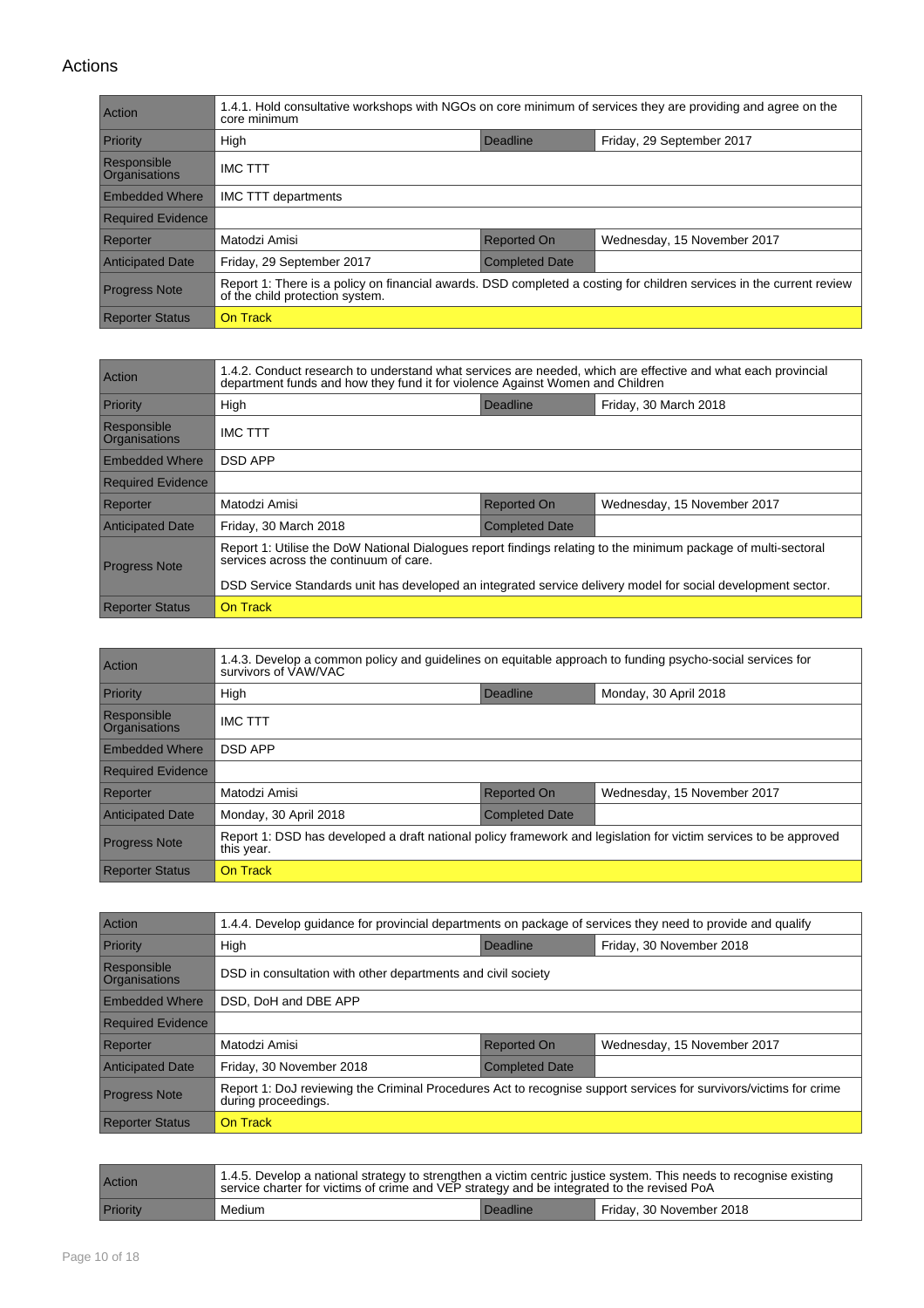| Responsible<br><b>Organisations</b> | DSD inconsultation with other departments and civil society                                                                                                                                       |                    |                             |  |
|-------------------------------------|---------------------------------------------------------------------------------------------------------------------------------------------------------------------------------------------------|--------------------|-----------------------------|--|
| <b>Embedded Where</b>               | DSD, DoH and DBE APP                                                                                                                                                                              |                    |                             |  |
| <b>Required Evidence</b>            |                                                                                                                                                                                                   |                    |                             |  |
| Reporter                            | Matodzi Amisi                                                                                                                                                                                     | <b>Reported On</b> | Wednesday, 15 November 2017 |  |
| <b>Anticipated Date</b>             | Friday, 30 November 2018<br>Completed Date                                                                                                                                                        |                    |                             |  |
| <b>Progress Note</b>                | Report 1: Sexual Offences Courts model which provide victim centric support services was approved and is being<br>implemented. Desktop study completed to inform the development of the strategy. |                    |                             |  |
| <b>Reporter Status</b>              | On Track                                                                                                                                                                                          |                    |                             |  |

### 1.5. Strengthen trauma debriefing services for officials working with survivors/victims (including DSD, officeof Chief Justice, NPA,DoJ,SAPS,Correctional Services

| Priority                            | High                                            | Deadline              | Friday, 30 March 2018       |
|-------------------------------------|-------------------------------------------------|-----------------------|-----------------------------|
| Responsible<br><b>Organisations</b> |                                                 |                       |                             |
| <b>Embedded Where</b>               | IMC TTT (including the office of chief justice) |                       |                             |
| <b>Required Evidence</b>            |                                                 |                       |                             |
| Reporter                            | Matodzi Amisi                                   | <b>Reported On</b>    | Wednesday, 15 November 2017 |
| <b>Anticipated Date</b>             | Friday, 30 March 2018                           | <b>Completed Date</b> |                             |
| <b>Progress Note</b>                | Report 1:                                       |                       |                             |
| <b>Reporter Status</b>              |                                                 |                       |                             |

| <b>Action</b>                | 1.5.1. Each department to develop a programme to provide and strengthen compulsory trauma debriefing for all<br>staff working with trauma                                                                                                                                                                                                                                                                                                                                                                              |                       |                             |  |
|------------------------------|------------------------------------------------------------------------------------------------------------------------------------------------------------------------------------------------------------------------------------------------------------------------------------------------------------------------------------------------------------------------------------------------------------------------------------------------------------------------------------------------------------------------|-----------------------|-----------------------------|--|
| Priority                     | Medium                                                                                                                                                                                                                                                                                                                                                                                                                                                                                                                 | Deadline              | Friday, 30 March 2018       |  |
| Responsible<br>Organisations |                                                                                                                                                                                                                                                                                                                                                                                                                                                                                                                        |                       |                             |  |
| <b>Embedded Where</b>        | IMC TTT (including office of the chief justice)                                                                                                                                                                                                                                                                                                                                                                                                                                                                        |                       |                             |  |
| <b>Required Evidence</b>     |                                                                                                                                                                                                                                                                                                                                                                                                                                                                                                                        |                       |                             |  |
| Reporter                     | Matodzi Amisi                                                                                                                                                                                                                                                                                                                                                                                                                                                                                                          | <b>Reported On</b>    | Wednesday, 15 November 2017 |  |
| <b>Anticipated Date</b>      | Friday, 30 March 2018                                                                                                                                                                                                                                                                                                                                                                                                                                                                                                  | <b>Completed Date</b> |                             |  |
| <b>Progress Note</b>         | Report 1: Directors General inter-sectoral committee on sexual violence recommended the development of an<br>integrated programme to provide debriefing to officials working with sexual offences cases.<br>Office of the Chief Justice has developed a policy for trauma debriefing for the court officials working with sexual<br>violence.<br>NPA and CoJ providing customised sexual offences trauma debriefing and DSD provide trauma debriefing. This is<br>however not compulsory and needs to be strengthened. |                       |                             |  |
| <b>Reporter Status</b>       | On Track                                                                                                                                                                                                                                                                                                                                                                                                                                                                                                               |                       |                             |  |

| <b>Action</b>                       | 1.5.2. Report to the IMC TTT VAWC, IMC VAWC aand DG ISC on implementation of trauma debriefing |                       |                             |  |
|-------------------------------------|------------------------------------------------------------------------------------------------|-----------------------|-----------------------------|--|
| <b>Priority</b>                     | Medium                                                                                         | Deadline              | Friday, 28 September 2018   |  |
| Responsible<br><b>Organisations</b> | DoJ and DSD                                                                                    |                       |                             |  |
| <b>Embedded Where</b>               |                                                                                                |                       |                             |  |
| <b>Required Evidence</b>            |                                                                                                |                       |                             |  |
| Reporter                            | Matodzi Amisi                                                                                  | <b>Reported On</b>    | Wednesday, 15 November 2017 |  |
| <b>Anticipated Date</b>             | Friday, 28 September 2018                                                                      | <b>Completed Date</b> |                             |  |
| <b>Progress Note</b>                | Report 1: No progress reported on this item                                                    |                       |                             |  |
| <b>Reporter Status</b>              | <b>Difficulty</b>                                                                              |                       |                             |  |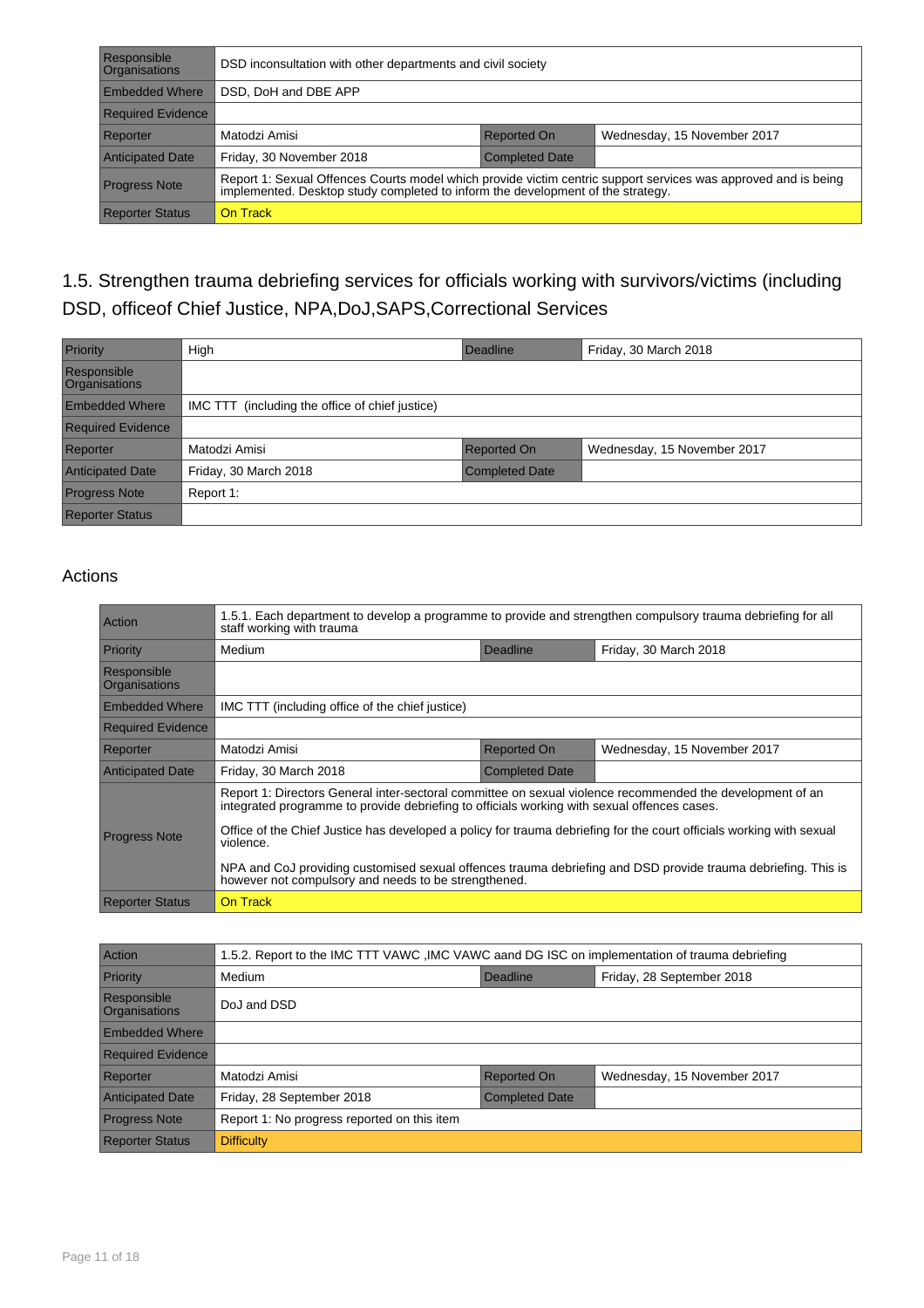## 2. Improve accountability within the sector

| Priority                            | Medium                                                                                                                                                                                                                                      | Deadline              | Friday, 29 September 2017   |  |
|-------------------------------------|---------------------------------------------------------------------------------------------------------------------------------------------------------------------------------------------------------------------------------------------|-----------------------|-----------------------------|--|
| Responsible<br><b>Organisations</b> | <b>IMC TTT</b>                                                                                                                                                                                                                              |                       |                             |  |
| <b>Embedded Where</b>               | DSD 2017/18 Report                                                                                                                                                                                                                          |                       |                             |  |
| <b>Required Evidence</b>            |                                                                                                                                                                                                                                             |                       |                             |  |
| Reporter                            | Matodzi Amisi                                                                                                                                                                                                                               | <b>Reported On</b>    | Wednesday, 15 November 2017 |  |
| <b>Anticipated Date</b>             | Friday, 29 September 2017                                                                                                                                                                                                                   | <b>Completed Date</b> |                             |  |
| <b>Progress Note</b>                | Report 1: Review of the IMC population policy and SANC is being done, as well as an exploration of other statutory<br>bodies ie. SAHRC, NCOP etc. to see the appropriate model for oversight mechanisms for the sector for both m<br>women. |                       |                             |  |
| <b>Reporter Status</b>              | On Track                                                                                                                                                                                                                                    |                       |                             |  |

#### 2.1. National coordinating committee for Violence Against Women and Children

| Priority                            | Medium                                                                                                                                                                                                                                            | Deadline              | Friday, 29 September 2017   |  |
|-------------------------------------|---------------------------------------------------------------------------------------------------------------------------------------------------------------------------------------------------------------------------------------------------|-----------------------|-----------------------------|--|
| Responsible<br><b>Organisations</b> |                                                                                                                                                                                                                                                   |                       |                             |  |
| <b>Embedded Where</b>               |                                                                                                                                                                                                                                                   |                       |                             |  |
| <b>Required Evidence</b>            |                                                                                                                                                                                                                                                   |                       |                             |  |
| Reporter                            | Matodzi Amisi                                                                                                                                                                                                                                     | <b>Reported On</b>    | Wednesday, 15 November 2017 |  |
| <b>Anticipated Date</b>             | Friday, 29 September 2017                                                                                                                                                                                                                         | <b>Completed Date</b> |                             |  |
| <b>Progress Note</b>                | Report 1: Review of the IMC population policy and SANC is being done, as well as an exploration of other statutory<br>bodies ie. SAHRC, NCOP etc. to see the appropriate model for oversight mechanisms for the sector for both men and<br>women. |                       |                             |  |
| <b>Reporter Status</b>              | On Track                                                                                                                                                                                                                                          |                       |                             |  |

| <b>Action</b>                | 2.1.1. Review/ Assess existing coordination structures, how they work and who they report to, founding legislation<br>and how these can be streamlined and strengthen the existing structures for reporting           |                       |                             |
|------------------------------|-----------------------------------------------------------------------------------------------------------------------------------------------------------------------------------------------------------------------|-----------------------|-----------------------------|
| Priority                     | Medium                                                                                                                                                                                                                | Deadline              | Friday, 29 September 2017   |
| Responsible<br>Organisations | <b>IMC TTT</b>                                                                                                                                                                                                        |                       |                             |
| <b>Embedded Where</b>        | DSD 2017/18 report                                                                                                                                                                                                    |                       |                             |
| <b>Required Evidence</b>     |                                                                                                                                                                                                                       |                       |                             |
| Reporter                     | Matodzi Amisi                                                                                                                                                                                                         | Reported On           | Wednesday, 15 November 2017 |
| <b>Anticipated Date</b>      | Friday, 29 September 2017                                                                                                                                                                                             | <b>Completed Date</b> |                             |
| <b>Progress Note</b>         | Report 1: Look at the example of the IMC population policy and South African Aids Council. Have different working<br>groups (work streams) that involve civil society who report to the IMC TTT at least once a year. |                       |                             |
| <b>Reporter Status</b>       | On Track                                                                                                                                                                                                              |                       |                             |

| Action                       | 2.1.2. IMC TTT to explore appropriate model for the coordination of the sector. The IMC TTT supports the<br>establishment of a National Forum which includes participation of the CSO. |                       |                             |  |
|------------------------------|----------------------------------------------------------------------------------------------------------------------------------------------------------------------------------------|-----------------------|-----------------------------|--|
| Priority                     | Medium<br>Deadline<br>Thursday, 30 November 2017                                                                                                                                       |                       |                             |  |
| Responsible<br>Organisations | <b>IMC TTT</b>                                                                                                                                                                         |                       |                             |  |
| <b>Embedded Where</b>        | IMC TTT departmental APP                                                                                                                                                               |                       |                             |  |
| <b>Required Evidence</b>     |                                                                                                                                                                                        |                       |                             |  |
| Reporter                     | Matodzi Amisi                                                                                                                                                                          | Reported On           | Wednesday, 15 November 2017 |  |
| <b>Anticipated Date</b>      | Thursday, 30 November 2017                                                                                                                                                             | <b>Completed Date</b> |                             |  |
| <b>Progress Note</b>         | Report 1: No progress reported on this item                                                                                                                                            |                       |                             |  |
| <b>Reporter Status</b>       | <b>Difficulty</b>                                                                                                                                                                      |                       |                             |  |

| Action | 2.1.3. Establish a coordinating structure with clear ToRs and outcomes which provides platform for civil society to<br>provide inputs/participate |
|--------|---------------------------------------------------------------------------------------------------------------------------------------------------|
|--------|---------------------------------------------------------------------------------------------------------------------------------------------------|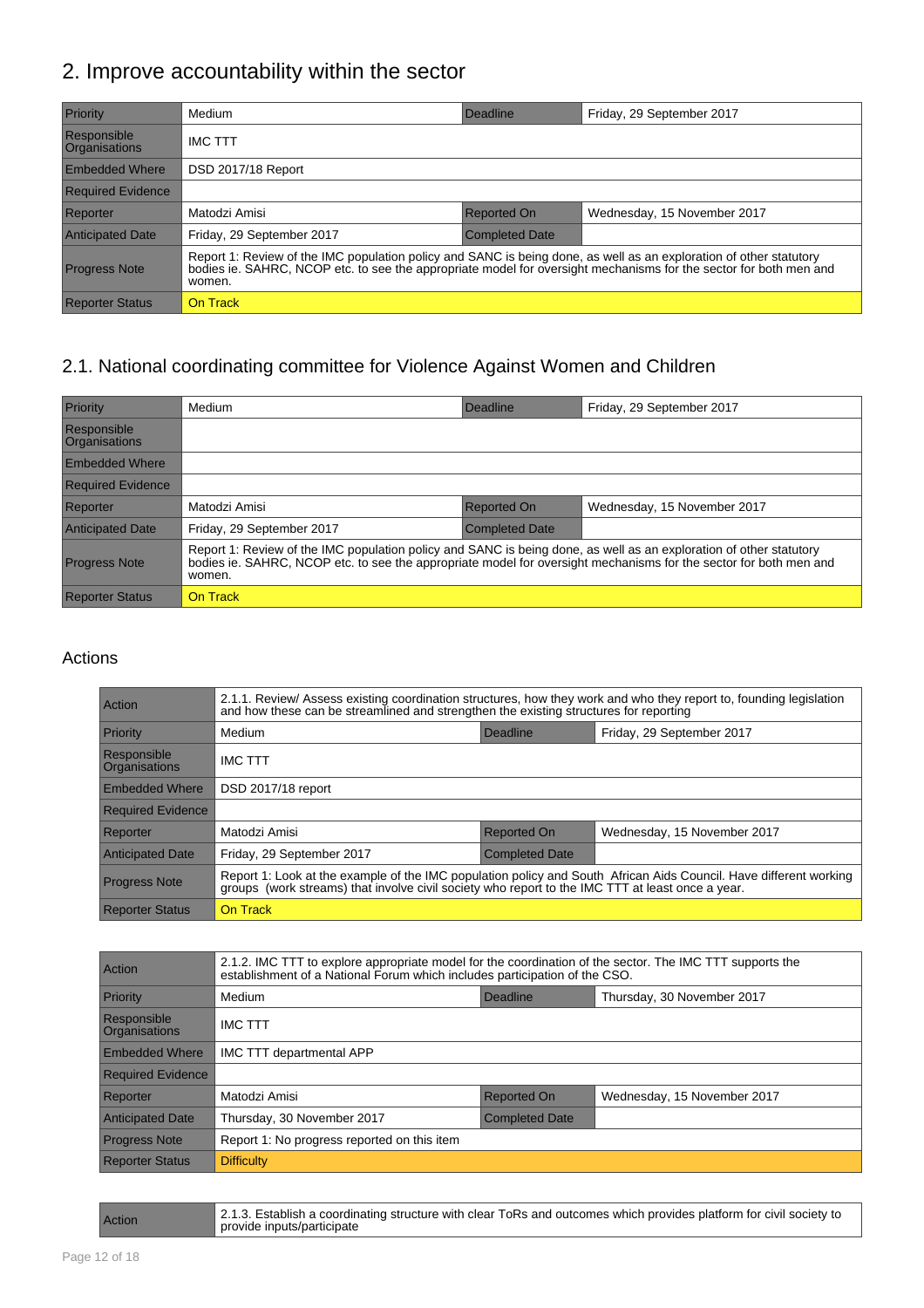| Priority                            | Low                                         | Deadline              | Thursday, 30 November 2017  |
|-------------------------------------|---------------------------------------------|-----------------------|-----------------------------|
| Responsible<br><b>Organisations</b> | IMC TTT departmental APP                    |                       |                             |
| <b>Embedded Where</b>               | <b>IMC TTT</b>                              |                       |                             |
| <b>Required Evidence</b>            |                                             |                       |                             |
| Reporter                            | Matodzi Amisi                               | Reported On           | Wednesday, 15 November 2017 |
| <b>Anticipated Date</b>             | Thursday, 30 November 2017                  | <b>Completed Date</b> |                             |
| <b>Progress Note</b>                | Report 1: No progress reported on this item |                       |                             |
| <b>Reporter Status</b>              | <b>Difficulty</b>                           |                       |                             |

## 2.2. Functioning Oversight mechanism for the sector

| Priority                                   | Medium                      | Deadline              | Wednesday, 28 February 2018 |
|--------------------------------------------|-----------------------------|-----------------------|-----------------------------|
| <b>Responsible</b><br><b>Organisations</b> |                             |                       |                             |
| <b>Embedded Where</b>                      |                             |                       |                             |
| <b>Required Evidence</b>                   |                             |                       |                             |
| Reporter                                   | Matodzi Amisi               | <b>Reported On</b>    | Wednesday, 15 November 2017 |
| <b>Anticipated Date</b>                    | Wednesday, 28 February 2018 | <b>Completed Date</b> |                             |
| <b>Progress Note</b>                       | Report 1:                   |                       |                             |
| <b>Reporter Status</b>                     |                             |                       |                             |

| Action                       | 2.2.1. IMC TTT to explore an appropriate model for oversight mechanism for the sector (both women and children)                                                                                                                                                                                 |                       |                             |  |
|------------------------------|-------------------------------------------------------------------------------------------------------------------------------------------------------------------------------------------------------------------------------------------------------------------------------------------------|-----------------------|-----------------------------|--|
| Priority                     | Medium                                                                                                                                                                                                                                                                                          | Deadline              | Wednesday, 28 February 2018 |  |
| Responsible<br>Organisations | Department of Women, CGE and SAHRC                                                                                                                                                                                                                                                              |                       |                             |  |
| <b>Embedded Where</b>        | IMC TTT report to cabinet                                                                                                                                                                                                                                                                       |                       |                             |  |
| <b>Required Evidence</b>     |                                                                                                                                                                                                                                                                                                 |                       |                             |  |
| Reporter                     | Matodzi Amisi                                                                                                                                                                                                                                                                                   | Reported On           | Wednesday, 15 November 2017 |  |
| <b>Anticipated Date</b>      | Wednesday, 28 February 2018                                                                                                                                                                                                                                                                     | <b>Completed Date</b> |                             |  |
| <b>Progress Note</b>         | Report 1: Need to look at what DSD has in the improvement plan for the child protection system. Explore what other<br>statutory body i.e. SAHRC already play a role in holding state/country accountable on VAC. Should explore<br>parliamentary portfolio structures, NCOP oversight body etc. |                       |                             |  |
| <b>Reporter Status</b>       | On Track                                                                                                                                                                                                                                                                                        |                       |                             |  |

| Action                       | 2.2.2. Department of Women, Commission on Gender Equity and the South African Human Rights Commission<br>should establish oversight mechanism for the sector holding both government and NGOs/ private sector<br>accountable to reduce VAW and VAC |  |  |  |
|------------------------------|----------------------------------------------------------------------------------------------------------------------------------------------------------------------------------------------------------------------------------------------------|--|--|--|
| Priority                     | Friday, 30 March 2018<br>Medium<br>Deadline                                                                                                                                                                                                        |  |  |  |
| Responsible<br>Organisations | Department of Women, CGE and SAHRC                                                                                                                                                                                                                 |  |  |  |
| <b>Embedded Where</b>        | Department of Women, CGE and SAHRC Plans and reports                                                                                                                                                                                               |  |  |  |
| <b>Required Evidence</b>     |                                                                                                                                                                                                                                                    |  |  |  |
| Reporter                     | Matodzi Amisi<br><b>Reported On</b><br>Wednesday, 15 November 2017                                                                                                                                                                                 |  |  |  |
| <b>Anticipated Date</b>      | Friday, 30 March 2018<br><b>Completed Date</b>                                                                                                                                                                                                     |  |  |  |
| <b>Progress Note</b>         | Report 1: No progress reported on this item                                                                                                                                                                                                        |  |  |  |
| <b>Reporter Status</b>       | <b>Difficulty</b>                                                                                                                                                                                                                                  |  |  |  |

| Action                       | 2.2.3. IMC TTT to report to the Joint Portfolio Committee on VAW/CVAC once a year on progress made in<br>implementing the National Action Plan to address VAW/VAC |  |  |  |
|------------------------------|-------------------------------------------------------------------------------------------------------------------------------------------------------------------|--|--|--|
| Priority                     | Friday, 30 June 2017<br>Medium<br>Deadline                                                                                                                        |  |  |  |
| Responsible<br>Organisations | <b>IMC TTT</b>                                                                                                                                                    |  |  |  |
| <b>Embedded Where</b>        | Portfolio committee reports and publication                                                                                                                       |  |  |  |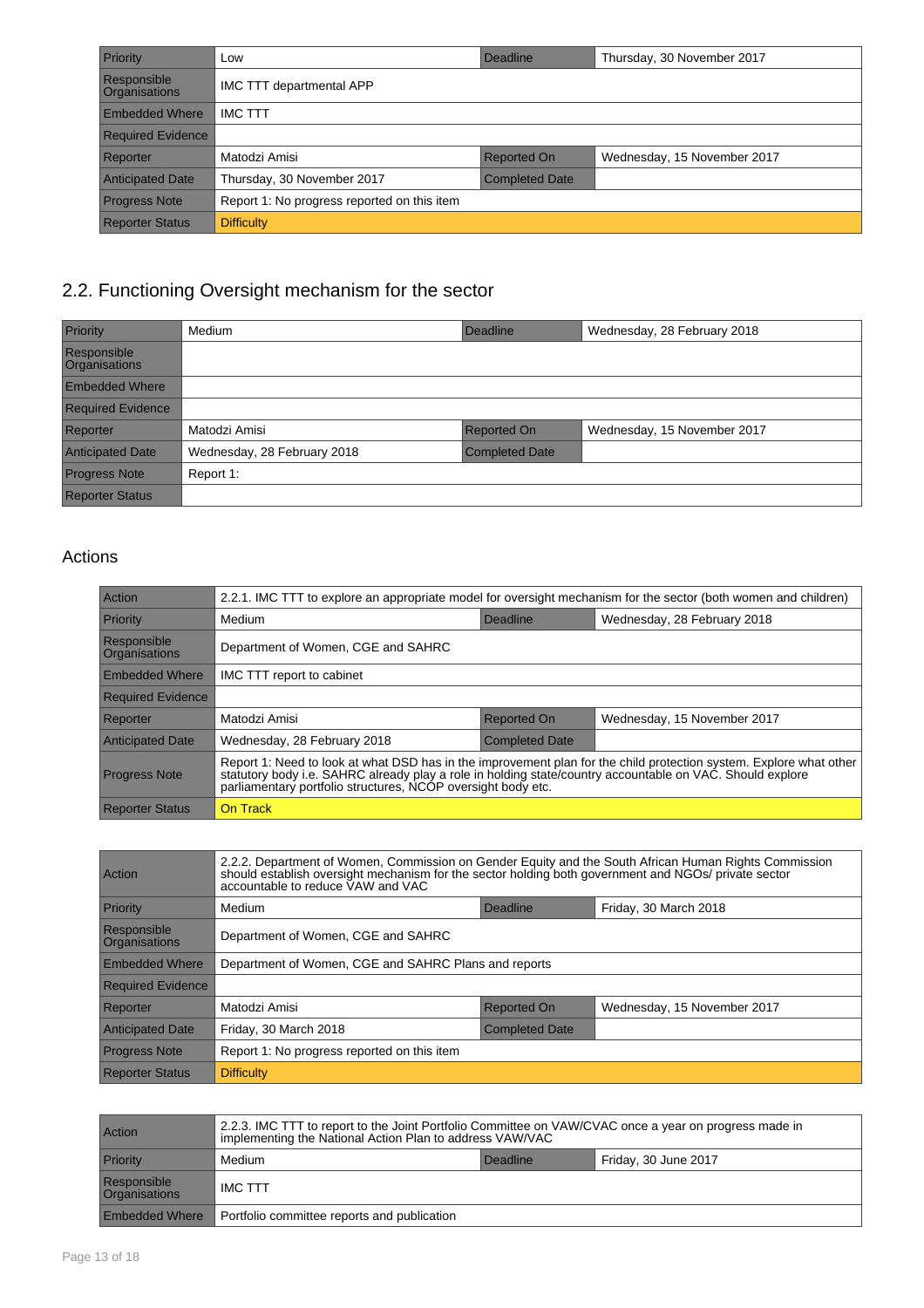| <b>Required Evidence</b> |                                             |                       |                             |
|--------------------------|---------------------------------------------|-----------------------|-----------------------------|
| Reporter                 | Matodzi Amisi                               | <b>Reported On</b>    | Wednesday, 15 November 2017 |
| <b>Anticipated Date</b>  | Friday, 30 June 2017                        | <b>Completed Date</b> |                             |
| <b>Progress Note</b>     | Report 1: No progress reported on this item |                       |                             |
| <b>Reporter Status</b>   | <b>Difficulty</b>                           |                       |                             |

#### 2.3. Improved Reporting on PoA

| Priority                     | Medium                | Deadline              | Friday, 30 March 2018       |
|------------------------------|-----------------------|-----------------------|-----------------------------|
| Responsible<br>Organisations |                       |                       |                             |
| <b>Embedded Where</b>        |                       |                       |                             |
| <b>Required Evidence</b>     |                       |                       |                             |
| Reporter                     | Matodzi Amisi         | <b>Reported On</b>    | Wednesday, 15 November 2017 |
| <b>Anticipated Date</b>      | Friday, 30 March 2018 | <b>Completed Date</b> |                             |
| <b>Progress Note</b>         | Report 1:             |                       |                             |
| <b>Reporter Status</b>       |                       |                       |                             |

| Action                       | 2.3.1. DSD to draw reports from existing structures/platforms, DSD should provide biannual reports on PoA                       |                       |                             |
|------------------------------|---------------------------------------------------------------------------------------------------------------------------------|-----------------------|-----------------------------|
| Priority                     | Medium                                                                                                                          | Deadline              | Friday, 30 March 2018       |
| Responsible<br>Organisations | DPME (Outcome 3, 13,14)                                                                                                         |                       |                             |
| <b>Embedded Where</b>        | MTSF and DPME PoA reports                                                                                                       |                       |                             |
| <b>Required Evidence</b>     |                                                                                                                                 |                       |                             |
| Reporter                     | Matodzi Amisi                                                                                                                   | <b>Reported On</b>    | Wednesday, 15 November 2017 |
| <b>Anticipated Date</b>      | Friday, 30 March 2018                                                                                                           | <b>Completed Date</b> |                             |
| <b>Progress Note</b>         | Report 1: Reporting should be conducted at both SPCHD Cluster and JCPS Cluster which has a M&E structure that<br>meets monthly. |                       |                             |
| <b>Reporter Status</b>       |                                                                                                                                 |                       |                             |

| Action                              | 2.3.2. Present bi-annual PoA to cluster and FOSAD-MANCO                                                                                                                                                                                                                                                                           |                       |                             |
|-------------------------------------|-----------------------------------------------------------------------------------------------------------------------------------------------------------------------------------------------------------------------------------------------------------------------------------------------------------------------------------|-----------------------|-----------------------------|
| Priority                            | Medium                                                                                                                                                                                                                                                                                                                            | Deadline              | Friday, 30 March 2018       |
| Responsible<br><b>Organisations</b> | IMC TTT (M&E)                                                                                                                                                                                                                                                                                                                     |                       |                             |
| <b>Embedded Where</b>               | MTSF and DPME PoA Reports                                                                                                                                                                                                                                                                                                         |                       |                             |
| <b>Required Evidence</b>            |                                                                                                                                                                                                                                                                                                                                   |                       |                             |
| Reporter                            | Matodzi Amisi                                                                                                                                                                                                                                                                                                                     | <b>Reported On</b>    | Wednesday, 15 November 2017 |
| <b>Anticipated Date</b>             | Friday, 30 March 2018                                                                                                                                                                                                                                                                                                             | <b>Completed Date</b> |                             |
| <b>Progress Note</b>                | Report 1: Outcome 3 Technical Information Forum is operational and reports to ministerial Information Forum which<br>in turn reports Cabinet. Same model has been applied in outcome 3, but should expand to include a detailed<br>reporting on implementation of the PoA:VAWC and on what the country is doing in reducing VAWC. |                       |                             |
| <b>Reporter Status</b>              | On Track                                                                                                                                                                                                                                                                                                                          |                       |                             |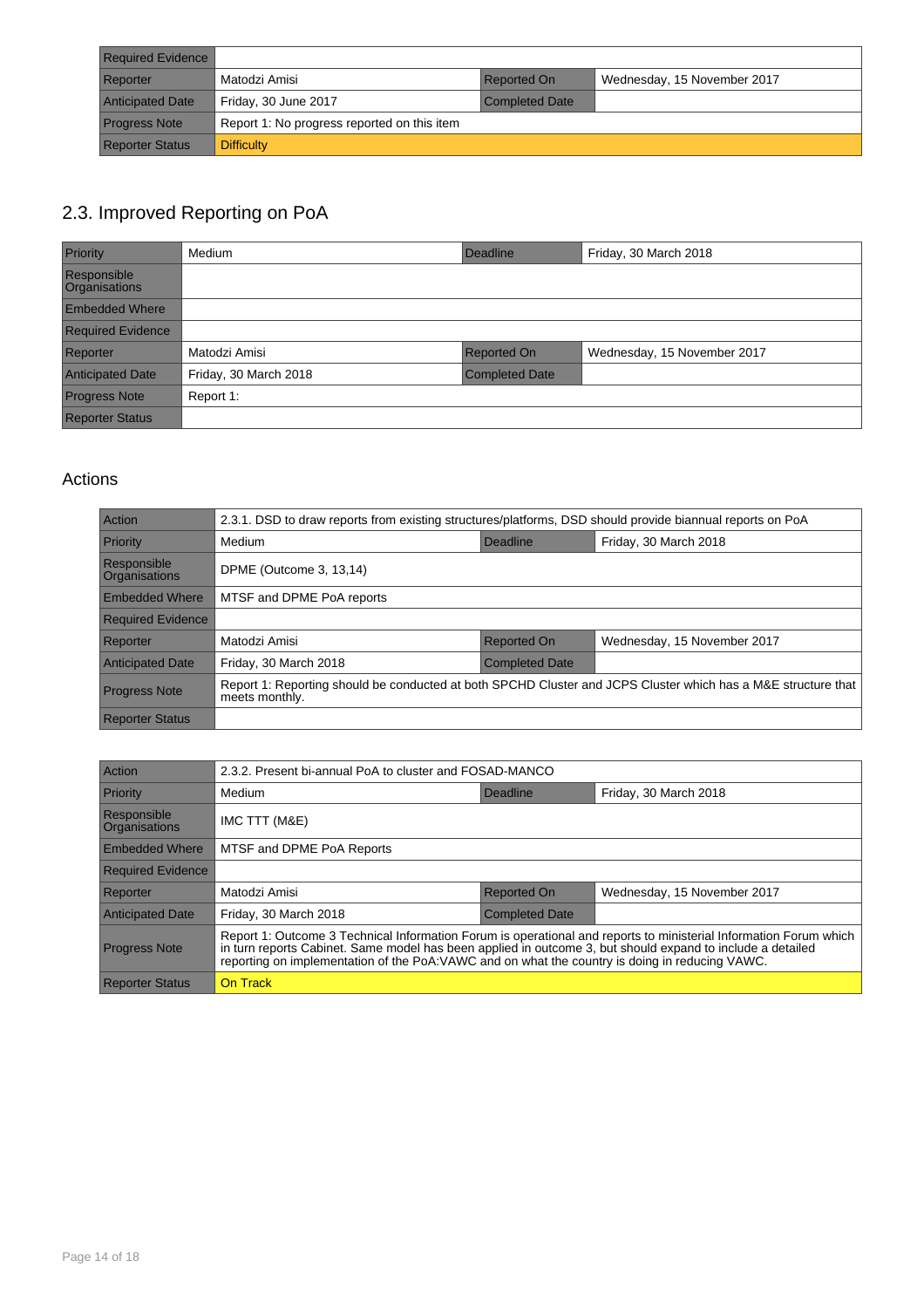## 3. To improve monitoring and evaluation of VAWC

| Priority                            | Medium                                                                                                                                                                                        | Deadline              | Wednesday, 28 February 2018 |
|-------------------------------------|-----------------------------------------------------------------------------------------------------------------------------------------------------------------------------------------------|-----------------------|-----------------------------|
| Responsible<br><b>Organisations</b> | DoH, IMC TTT, StatsSA, DSD                                                                                                                                                                    |                       |                             |
| <b>Embedded Where</b>               |                                                                                                                                                                                               |                       |                             |
| <b>Required Evidence</b>            |                                                                                                                                                                                               |                       |                             |
| Reporter                            | Matodzi Amisi                                                                                                                                                                                 | <b>Reported On</b>    | Wednesday, 15 November 2017 |
| <b>Anticipated Date</b>             | Wednesday, 28 February 2018                                                                                                                                                                   | <b>Completed Date</b> |                             |
| <b>Progress Note</b>                | Report 1: Activities are on track. DSD conducted a victim satisfaction survey and DoJ was conducting a similar study in<br>courts. Work is continuing to explore different models for surveys |                       |                             |
| <b>Reporter Status</b>              | On Track                                                                                                                                                                                      |                       |                             |

## 3.1. Annual Prevalence survey

| Priority                            | Low                            | Deadline              | Friday, 30 June 2017        |
|-------------------------------------|--------------------------------|-----------------------|-----------------------------|
| Responsible<br><b>Organisations</b> | DoH                            |                       |                             |
| <b>Embedded Where</b>               | DoH APP/Report                 |                       |                             |
| <b>Required Evidence</b>            |                                |                       |                             |
| Reporter                            | Matodzi Amisi                  | <b>Reported On</b>    | Wednesday, 15 November 2017 |
| <b>Anticipated Date</b>             | Friday, 30 June 2017           | <b>Completed Date</b> |                             |
| <b>Progress Note</b>                | Report 1: No progress reported |                       |                             |
| <b>Reporter Status</b>              | <b>On Track</b>                |                       |                             |

| Action                       | 3.1.1. Concerns raised about costs of new survey instruments, following recoomended                                                                                                                                                                                                                                                                                                                                                                                                                                                                                                                                                                                                                                                |                       |                             |
|------------------------------|------------------------------------------------------------------------------------------------------------------------------------------------------------------------------------------------------------------------------------------------------------------------------------------------------------------------------------------------------------------------------------------------------------------------------------------------------------------------------------------------------------------------------------------------------------------------------------------------------------------------------------------------------------------------------------------------------------------------------------|-----------------------|-----------------------------|
| Priority                     | Low                                                                                                                                                                                                                                                                                                                                                                                                                                                                                                                                                                                                                                                                                                                                | Deadline              | Friday, 30 June 2017        |
| Responsible<br>Organisations | DoH                                                                                                                                                                                                                                                                                                                                                                                                                                                                                                                                                                                                                                                                                                                                |                       |                             |
| <b>Embedded Where</b>        | DoH APP/Report                                                                                                                                                                                                                                                                                                                                                                                                                                                                                                                                                                                                                                                                                                                     |                       |                             |
| <b>Required Evidence</b>     | DoH APP/Report                                                                                                                                                                                                                                                                                                                                                                                                                                                                                                                                                                                                                                                                                                                     |                       |                             |
| Reporter                     | Matodzi Amisi                                                                                                                                                                                                                                                                                                                                                                                                                                                                                                                                                                                                                                                                                                                      | <b>Reported On</b>    | Wednesday, 15 November 2017 |
| <b>Anticipated Date</b>      | Friday, 30 June 2017                                                                                                                                                                                                                                                                                                                                                                                                                                                                                                                                                                                                                                                                                                               | <b>Completed Date</b> |                             |
| <b>Progress Note</b>         | Report 1: MRC exploration of potential prevalence/specialised survey which concluded that it was too costly to<br>establish a specialised survey. Need to see what modules are in the South African demographic and health survey:<br>lessons from UNICEF, DFID and UNFPA surveillance study; methodology established in the Optimus study and<br>lessons about institutionalisation from this study; also lessons from the Child Surveillance Study. Should also<br>consider what came out of the work on policy on removing barriers to reporting sexual offences (civillian secretariat<br>and SAPS)<br>DSD conducted victims' satisfactory survey and CoJ conducts victims satisfaction with sexual offences courts<br>survey. |                       |                             |
| Reporter Status              | On Track                                                                                                                                                                                                                                                                                                                                                                                                                                                                                                                                                                                                                                                                                                                           |                       |                             |

| <b>Action</b>                              | 3.1.2. Engage with DoH to include certain VAWC modules in SADHS |                       |                             |
|--------------------------------------------|-----------------------------------------------------------------|-----------------------|-----------------------------|
| Priority                                   | Low                                                             | Deadline              | Friday, 30 June 2017        |
| <b>Responsible</b><br><b>Organisations</b> | <b>DoH</b>                                                      |                       |                             |
| <b>Embedded Where</b>                      | DoH APP/Report                                                  |                       |                             |
| <b>Required Evidence</b>                   | DoH APP/Report                                                  |                       |                             |
| Reporter                                   | Matodzi Amisi                                                   | <b>Reported On</b>    | Wednesday, 15 November 2017 |
| <b>Anticipated Date</b>                    | Friday, 30 June 2017                                            | <b>Completed Date</b> |                             |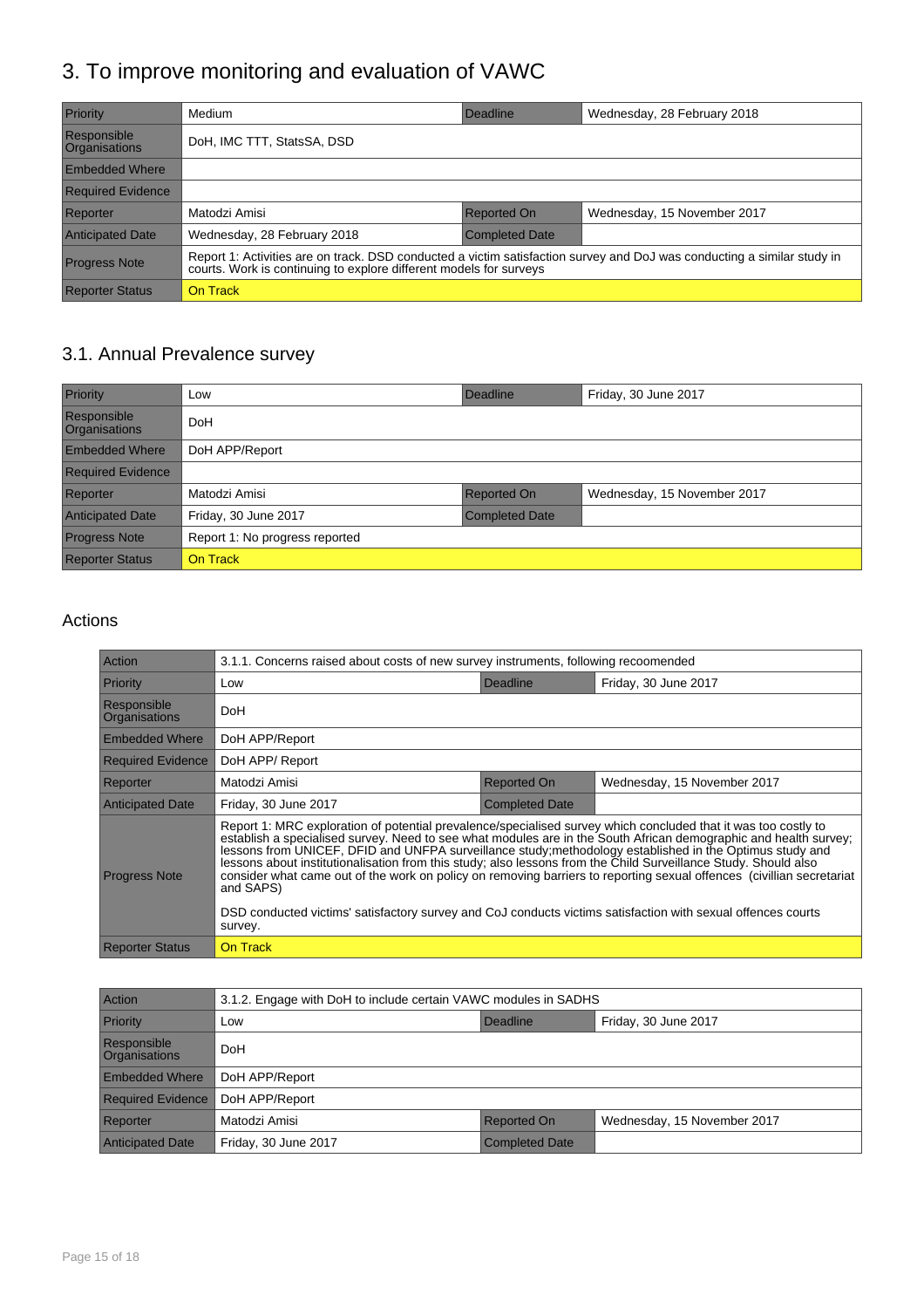| <b>Progress Note</b>   | Report 1: MRC exploration of potential prevalence/specialised survey which concluded that it was too costly to<br>establish a specialised survey. Need to see what modules are in the South African demographic and health survey;<br>lessons from UNICEF, DFID and UNFPA surveillance study; methodology established in the Optimus study and<br>lessons about institutionalisation from this study; also lessons from the Child Surveillance Study. Should also<br>consider what came out of the work on policy on removing barriers to reporting sexual offences (civillian secretariat<br>and SAPS) |
|------------------------|---------------------------------------------------------------------------------------------------------------------------------------------------------------------------------------------------------------------------------------------------------------------------------------------------------------------------------------------------------------------------------------------------------------------------------------------------------------------------------------------------------------------------------------------------------------------------------------------------------|
|                        | DSD conducted victims' satisfactory survey and CoJ conducts victims satisfaction with sexual offences courts<br>survey.                                                                                                                                                                                                                                                                                                                                                                                                                                                                                 |
| <b>Reporter Status</b> | l On Track                                                                                                                                                                                                                                                                                                                                                                                                                                                                                                                                                                                              |

| Action                              | 3.1.3. Explore the possibility of extrapolating from existing reporting at service centers (i,e, TTCC/designated health<br>facilities) |                       |                             |  |
|-------------------------------------|----------------------------------------------------------------------------------------------------------------------------------------|-----------------------|-----------------------------|--|
| Priority                            | Friday, 29 December 2017<br>Medium<br>Deadline                                                                                         |                       |                             |  |
| Responsible<br><b>Organisations</b> | <b>IMC TTT</b>                                                                                                                         |                       |                             |  |
| <b>Embedded Where</b>               | <b>IMC TTT Report</b>                                                                                                                  |                       |                             |  |
| <b>Required Evidence</b>            | <b>IMC TTT Report</b>                                                                                                                  |                       |                             |  |
| Reporter                            | Matodzi Amisi                                                                                                                          | <b>Reported On</b>    | Wednesday, 15 November 2017 |  |
| <b>Anticipated Date</b>             | Friday, 29 December 2017                                                                                                               | <b>Completed Date</b> |                             |  |
| <b>Progress Note</b>                | Report 1: DSD conducted victims' satisfactory survey and CoJ conducts victims satisfaction with sexual offences<br>courts survey.      |                       |                             |  |
| <b>Reporter Status</b>              | On Track                                                                                                                               |                       |                             |  |

| Action                       | 3.1.4. Formalise collaboration with StatsSA |                       |                             |
|------------------------------|---------------------------------------------|-----------------------|-----------------------------|
| Priority                     | Medium                                      | Deadline              | Wednesday, 28 February 2018 |
| Responsible<br>Organisations | DSD and StatsSA                             |                       |                             |
| <b>Embedded Where</b>        | DSD 2017/18 report and thereafter APPs      |                       |                             |
| <b>Required Evidence</b>     |                                             |                       |                             |
| Reporter                     | Matodzi Amisi                               | Reported On           | Wednesday, 15 November 2017 |
| <b>Anticipated Date</b>      | Wednesday, 28 February 2018                 | <b>Completed Date</b> |                             |
| <b>Progress Note</b>         | Report 1:                                   |                       |                             |
| <b>Reporter Status</b>       | <b>Difficulty</b>                           |                       |                             |

| Action                              | 3.1.5. Liaise with NT and Donors to resource the special survey |             |                             |
|-------------------------------------|-----------------------------------------------------------------|-------------|-----------------------------|
| Priority                            | Medium                                                          | Deadline    | Thursday, 30 November 2017  |
| Responsible<br><b>Organisations</b> | <b>DSD</b>                                                      |             |                             |
| <b>Embedded Where</b>               | DSD 2017/18 report and thereafter APPs                          |             |                             |
| <b>Required Evidence</b>            |                                                                 |             |                             |
| Reporter                            | Matodzi Amisi                                                   | Reported On | Wednesday, 15 November 2017 |
| <b>Anticipated Date</b>             | Thursday, 30 November 2017<br><b>Completed Date</b>             |             |                             |
| <b>Progress Note</b>                | Report 1:                                                       |             |                             |
| <b>Reporter Status</b>              | <b>Difficulty</b>                                               |             |                             |

| Action                              | 3.1.6. Audit on data available on VAWC in government and NPOs |                       |                             |
|-------------------------------------|---------------------------------------------------------------|-----------------------|-----------------------------|
| Priority                            | Medium                                                        | Deadline              | Friday, 28 December 2018    |
| Responsible<br><b>Organisations</b> | DPME/PSPPD                                                    |                       |                             |
| <b>Embedded Where</b>               | DPME/PSPPD                                                    |                       |                             |
| <b>Required Evidence</b>            |                                                               |                       |                             |
| Reporter                            | Matodzi Amisi                                                 | <b>Reported On</b>    | Wednesday, 15 November 2017 |
| <b>Anticipated Date</b>             | Friday, 28 December 2018                                      | <b>Completed Date</b> |                             |
| <b>Progress Note</b>                | Report 1: DPME doing a study on MicroData                     |                       |                             |
| <b>Reporter Status</b>              |                                                               |                       |                             |

#### 3.2. Femicide Watch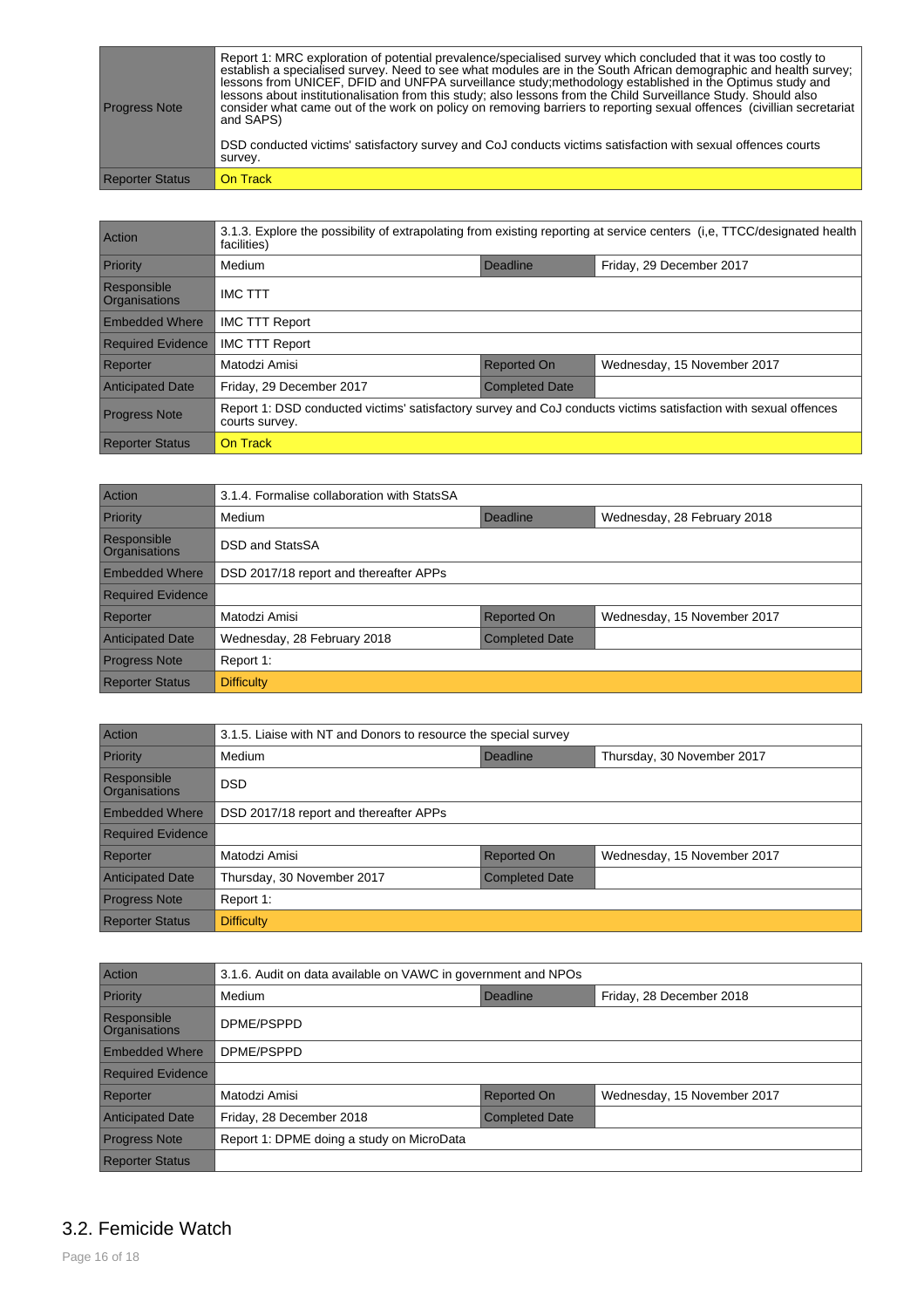| Priority                            | Medium                   | Deadline              | Friday, 28 December 2018    |
|-------------------------------------|--------------------------|-----------------------|-----------------------------|
| Responsible<br><b>Organisations</b> | DoJ                      |                       |                             |
| <b>Embedded Where</b>               | DoJ Plans                |                       |                             |
| <b>Required Evidence</b>            |                          |                       |                             |
| Reporter                            | Matodzi Amisi            | <b>Reported On</b>    | Wednesday, 15 November 2017 |
| <b>Anticipated Date</b>             | Friday, 28 December 2018 | <b>Completed Date</b> |                             |
| <b>Progress Note</b>                | Report 1:                |                       |                             |
| <b>Reporter Status</b>              | <b>On Track</b>          |                       |                             |

#### Actions

| Action                       | 3.2.1. Develop a data system to track/monitor femicide cases                                                                                                                                  |                       |                             |
|------------------------------|-----------------------------------------------------------------------------------------------------------------------------------------------------------------------------------------------|-----------------------|-----------------------------|
| Priority                     | Medium                                                                                                                                                                                        | Deadline              | Monday, 31 December 2018    |
| Responsible<br>Organisations | DoJ                                                                                                                                                                                           |                       |                             |
| <b>Embedded Where</b>        | DoJ Plans                                                                                                                                                                                     |                       |                             |
| <b>Required Evidence</b>     |                                                                                                                                                                                               |                       |                             |
| Reporter                     | Matodzi Amisi                                                                                                                                                                                 | <b>Reported On</b>    | Wednesday, 15 November 2017 |
| <b>Anticipated Date</b>      | Monday, 31 December 2018                                                                                                                                                                      | <b>Completed Date</b> |                             |
| <b>Progress Note</b>         | Report 1: UN special rapporteur report 2015 recommended that RSA develop a femicide watch to track cases of women who are killed by their partners. Department of Justice is working on this. |                       |                             |
| <b>Reporter Status</b>       | On Track                                                                                                                                                                                      |                       |                             |

#### 3.3. Cross referenced administrative data

| Priority                            | Medium                          | Deadline              | Thursday, 30 November 2017  |
|-------------------------------------|---------------------------------|-----------------------|-----------------------------|
| Responsible<br><b>Organisations</b> | <b>IMC TTT</b>                  |                       |                             |
| <b>Embedded Where</b>               | <b>IMC TTT departments APPs</b> |                       |                             |
| <b>Required Evidence</b>            |                                 |                       |                             |
| Reporter                            | Matodzi Amisi                   | <b>Reported On</b>    | Wednesday, 15 November 2017 |
| <b>Anticipated Date</b>             | Thursday, 30 November 2017      | <b>Completed Date</b> |                             |
| <b>Progress Note</b>                | Report 1:                       |                       |                             |
| <b>Reporter Status</b>              | On Track                        |                       |                             |

| Action                       | 3.3.1. All departments with VAWC mandates (including DoH, DBE, DSD, Justice, NPA and SAPS) to make<br>government information more accessible which could be analysed by researchers                                                                                                                                                                                                                                            |                       |                             |
|------------------------------|--------------------------------------------------------------------------------------------------------------------------------------------------------------------------------------------------------------------------------------------------------------------------------------------------------------------------------------------------------------------------------------------------------------------------------|-----------------------|-----------------------------|
| Priority                     | Medium                                                                                                                                                                                                                                                                                                                                                                                                                         | Deadline              | Thursday, 30 November 2017  |
| Responsible<br>Organisations | <b>IMCTTT</b>                                                                                                                                                                                                                                                                                                                                                                                                                  |                       |                             |
| <b>Embedded Where</b>        | <b>IMC TTT departments APPs</b>                                                                                                                                                                                                                                                                                                                                                                                                |                       |                             |
| <b>Required Evidence</b>     |                                                                                                                                                                                                                                                                                                                                                                                                                                |                       |                             |
| Reporter                     | Matodzi Amisi                                                                                                                                                                                                                                                                                                                                                                                                                  | <b>Reported On</b>    | Wednesday, 15 November 2017 |
| <b>Anticipated Date</b>      | Thursday, 30 November 2017                                                                                                                                                                                                                                                                                                                                                                                                     | <b>Completed Date</b> |                             |
| <b>Progress Note</b>         | Report 1: The council of educators collects data on teachers accused of sexual offences with learners; DoH collects<br>data at their health centers and TTC, etc. DSD VEP integrated management system is being developed and this is<br>linked to the Child Protection register and the children who are in alternative care system.<br>CoJ is adding annex to the charge sheet to get information about the victim of crime. |                       |                             |
| <b>Reporter Status</b>       | On Track                                                                                                                                                                                                                                                                                                                                                                                                                       |                       |                             |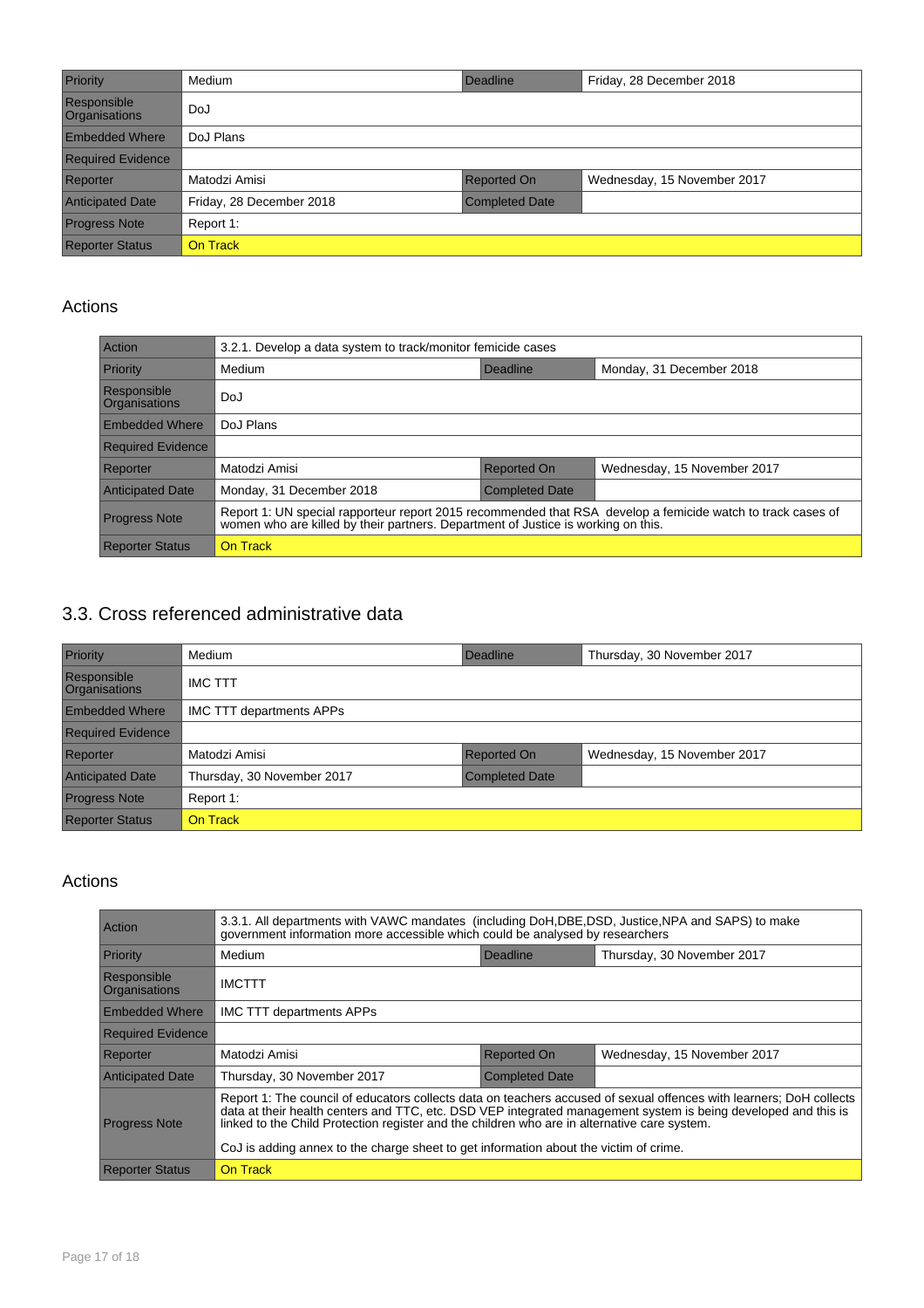| <b>Action</b>                       | 3.3.2. IMC TTT to explore ways to better use existing data this should include better cross referencing of existing<br>data from DoH, DBE, DSD etc.                                                                                                                                                                                                                                                                            |                       |                             |
|-------------------------------------|--------------------------------------------------------------------------------------------------------------------------------------------------------------------------------------------------------------------------------------------------------------------------------------------------------------------------------------------------------------------------------------------------------------------------------|-----------------------|-----------------------------|
| Priority                            | Medium                                                                                                                                                                                                                                                                                                                                                                                                                         | Deadline              | Friday, 29 November 2019    |
| Responsible<br><b>Organisations</b> | <b>IMC TTT</b>                                                                                                                                                                                                                                                                                                                                                                                                                 |                       |                             |
| <b>Embedded Where</b>               | <b>IMC TTT departments APPs</b>                                                                                                                                                                                                                                                                                                                                                                                                |                       |                             |
| <b>Required Evidence</b>            |                                                                                                                                                                                                                                                                                                                                                                                                                                |                       |                             |
| Reporter                            | Matodzi Amisi                                                                                                                                                                                                                                                                                                                                                                                                                  | Reported On           | Wednesday, 15 November 2017 |
| <b>Anticipated Date</b>             | Thursday, 30 November 2017                                                                                                                                                                                                                                                                                                                                                                                                     | <b>Completed Date</b> |                             |
| <b>Progress Note</b>                | Report 1: The council of educators collects data on teachers accused of sexual offences with learners; DoH collects<br>data at their health centers and TTC, etc. DSD VEP integrated management system is being developed and this is<br>linked to the Child Protection register and the children who are in alternative care system.<br>CoJ is adding annex to the charge sheet to get information about the victim of crime. |                       |                             |
| <b>Reporter Status</b>              | On Track                                                                                                                                                                                                                                                                                                                                                                                                                       |                       |                             |

## 3.4. An evaluation and research agenda for the sector

| Priority                            | Medium                   | Deadline              | Friday, 29 December 2017    |
|-------------------------------------|--------------------------|-----------------------|-----------------------------|
| Responsible<br><b>Organisations</b> | DSD with DPME            |                       |                             |
| <b>Embedded Where</b>               | DSD 2017/18 Report       |                       |                             |
| <b>Required Evidence</b>            |                          |                       |                             |
| Reporter                            | Matodzi Amisi            | <b>Reported On</b>    | Wednesday, 15 November 2017 |
| <b>Anticipated Date</b>             | Friday, 29 December 2017 | <b>Completed Date</b> |                             |
| <b>Progress Note</b>                | Report 1:                |                       |                             |
| <b>Reporter Status</b>              | <b>Difficulty</b>        |                       |                             |

| Action                       | 3.4.1. Develop an evaluation and research agenda for the sector (inclusive of programmes implemented by NGOs)<br>to document what works and how to scale up to be developed by all stakeholders |                       |                             |
|------------------------------|-------------------------------------------------------------------------------------------------------------------------------------------------------------------------------------------------|-----------------------|-----------------------------|
| Priority                     | Medium                                                                                                                                                                                          | Deadline              | Friday, 29 December 2017    |
| Responsible<br>Organisations | <b>DSD with DPME</b>                                                                                                                                                                            |                       |                             |
| <b>Embedded Where</b>        | DSD 2017/18 Report                                                                                                                                                                              |                       |                             |
| <b>Required Evidence</b>     |                                                                                                                                                                                                 |                       |                             |
| Reporter                     | Matodzi Amisi                                                                                                                                                                                   | Reported On           | Wednesday, 15 November 2017 |
| <b>Anticipated Date</b>      | Friday, 29 December 2017                                                                                                                                                                        | <b>Completed Date</b> |                             |
| <b>Progress Note</b>         | Report 1: No progress reported                                                                                                                                                                  |                       |                             |
| <b>Reporter Status</b>       | <b>Difficulty</b>                                                                                                                                                                               |                       |                             |

| Action                              | 3.4.2. Create knowledge management system inclusive of a repository of existing research and programme<br>evaluation in the sector |                    |                             |
|-------------------------------------|------------------------------------------------------------------------------------------------------------------------------------|--------------------|-----------------------------|
| Priority                            | Medium                                                                                                                             | Deadline           | Friday, 29 December 2017    |
| Responsible<br><b>Organisations</b> | DSD with DPME and DoW                                                                                                              |                    |                             |
| <b>Embedded Where</b>               | <b>DPME APP</b>                                                                                                                    |                    |                             |
| <b>Required Evidence</b>            |                                                                                                                                    |                    |                             |
| Reporter                            | Matodzi Amisi                                                                                                                      | <b>Reported On</b> | Wednesday, 15 November 2017 |
| <b>Anticipated Date</b>             | Friday, 29 December 2017<br><b>Completed Date</b>                                                                                  |                    |                             |
| <b>Progress Note</b>                | Report 1: No progress reported                                                                                                     |                    |                             |
| <b>Reporter Status</b>              | <b>Difficulty</b>                                                                                                                  |                    |                             |

| Action | 3.4.3. Carry out systematic reviews on what works in SA comparable context to make sense/synthesis of existing<br>studies |
|--------|---------------------------------------------------------------------------------------------------------------------------|
|        |                                                                                                                           |